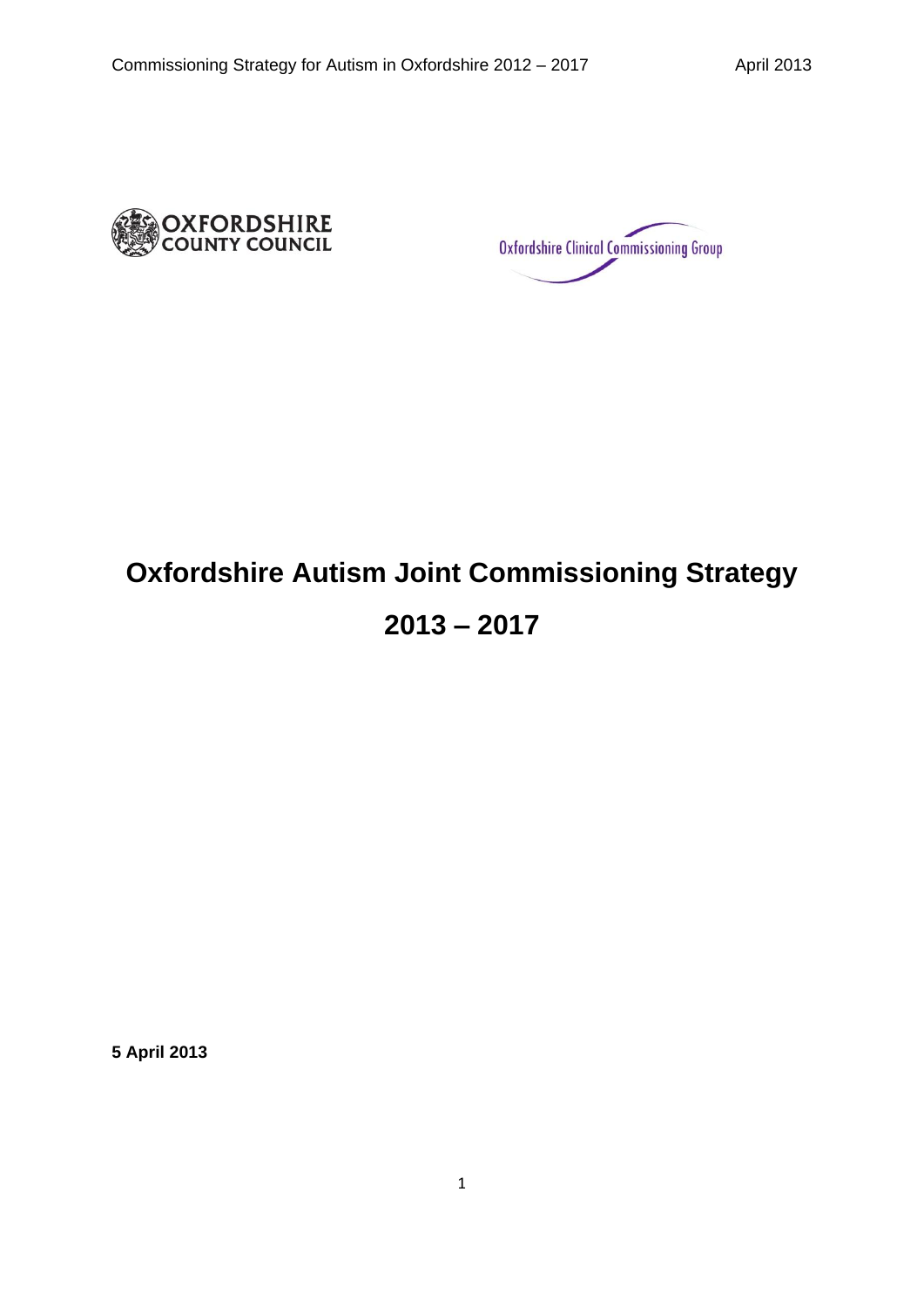# **Foreword by the Chair of the Oxfordshire Autism Partnership Board**

I am very pleased to present the final draft of the Oxfordshire Autism Joint Commissioning Strategy 2013-2017.following a busy consultation period which saw a good response to the objectives described within it.

The strategy provides a framework for the changes needed to enable children, young people and adults with autism, and their families the opportunity to lead satisfying and valued lives.

Ensuring that the services we commission are right for children, young people and adults with autism is the responsibility of all agencies and this draft strategy has been put together with the support of the Oxfordshire Autism Partnership Board (members include people with autism and their carers, commissioners, providers and partners).

Thank you for telling us what you think is important, what works well now, and what you would like us to do better. I hope this final document reflects what you have said and we will ensure that there are on going opportunities to for you to get involved in shaping future provision. .

Lucy Butler Chair of Oxfordshire Autism Partnership Board and Deputy Director – Adult Social Care, Oxfordshire County Council.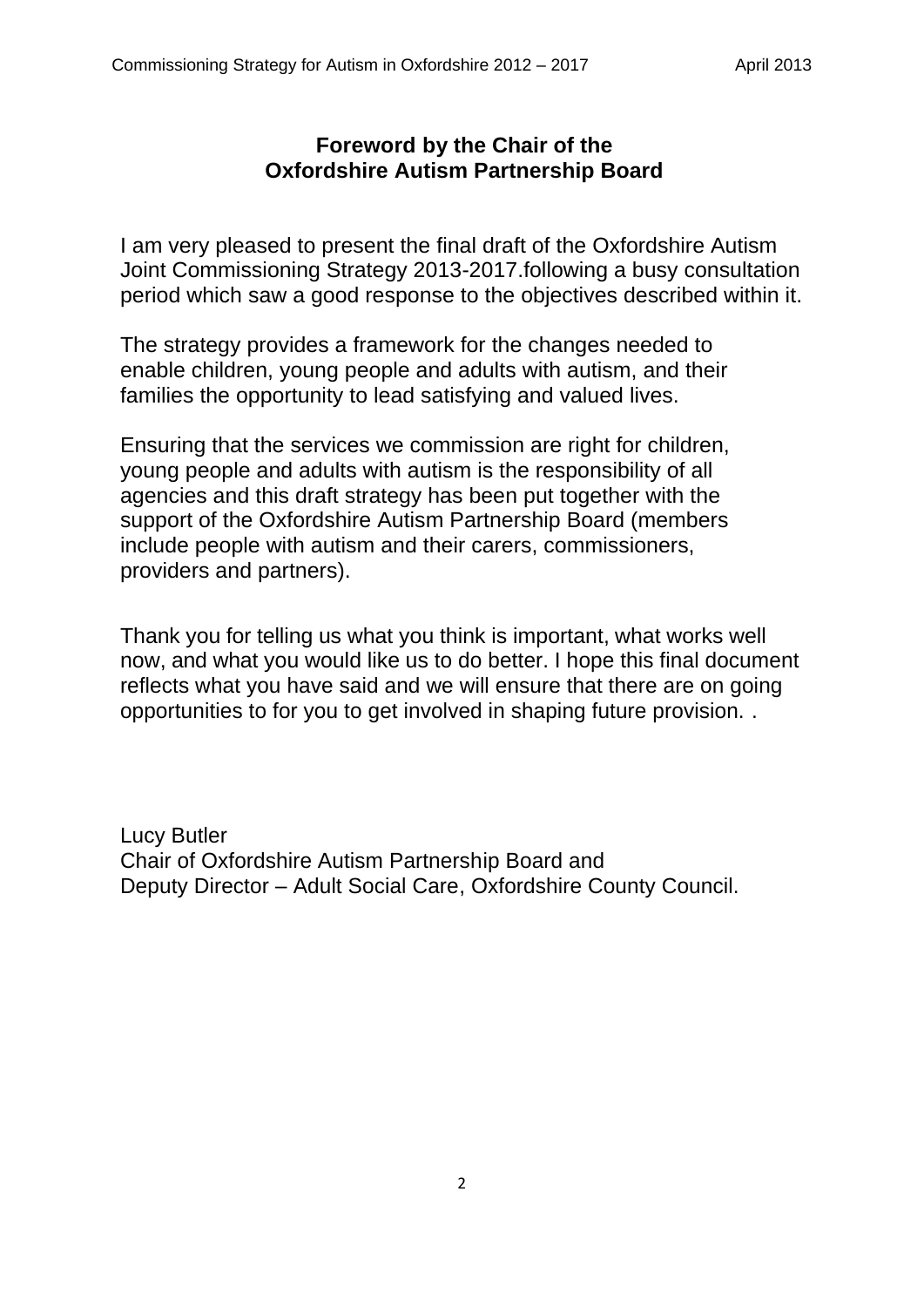#### **Contents Page**

**The strategy in one page**

**Executive summary**

**Introduction** 

**Vision - what do we want to achieve?**

**Needs - what we know about our local population**

**Current issues - what we know concerns people**

**Strategic objectives and action plan - what we want to do**

**Measures for 2013 – 2014 – how will we measure progress?**

- **Appendix 1** Range of support shown to be useful for adults with autism
- **Appendix 2** Summary of current care pathways
- **Appendix 3** Summary of national policy and guidance
- **Appendix 4** Members of the Autism Partnership Board
- **Appendix 5** Glossary

## **References**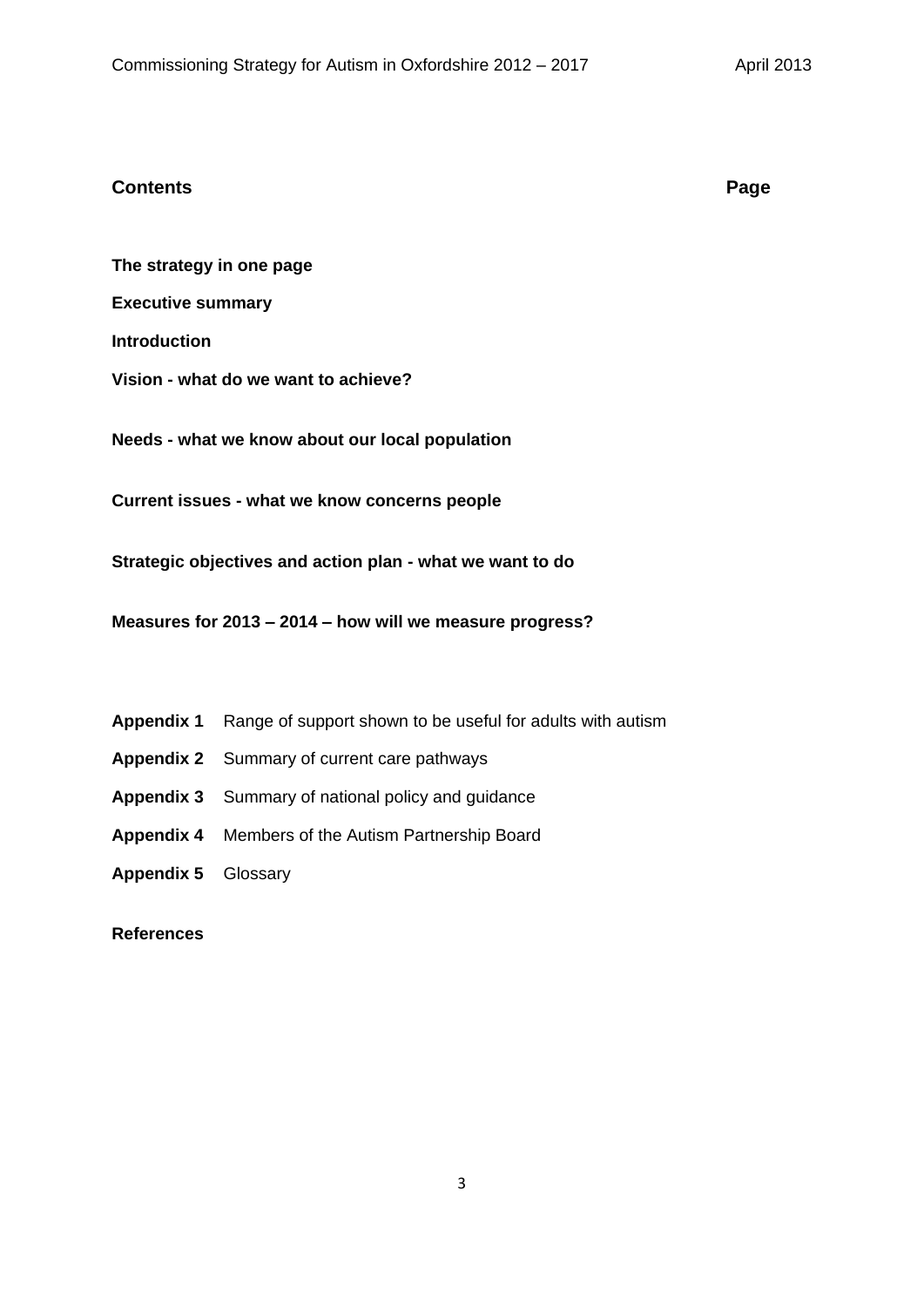## **The strategy in one page**

Autism is a lifelong developmental neurological disability. People with autism experience difficulty with social communication, social interaction, social imagination, sensory issues and other difficulties. This strategy was developed with the help of members of the Oxfordshire Autism Partnership Board (members include people with autism, carers, commissioners, providers and partners), and informed by a public consultation which ran from December 2012 to February 2013.

#### **Vision – what we are trying to achieve**

The Oxfordshire vision is:

- to support children and young people with autism so that they can lead healthy and safe lives and have the opportunity to develop the skills and confidence they need to achieve their full potential
- to support adults with autism to be independent, to have choice and control so they can live ordinary lives as fully participating members of the wider community, including the opportunity to voice their opinions and experiences to ensure that services meet their individual needs
- to support carers of people with autism
- to provide the best possible services, based on currently available evidence, at the earliest possible time in life, within the resources available, giving excellent value for money

#### **Strategic objectives – what we want to do**

The strategy proposes the following strategic objectives to 2017, these are not in any priority order and all have equal importance:

- **Diagnosis and information :** achieve timely diagnosis and offer access to information, advice and a personalised approach to options for support for all those diagnosed, setting out clear pathways.**Support for children and families:** ensure all children and young people with autism and those who interact with them can benefit from expert advice and support whilst living in or near their family home.
- **Fulfilling lives:** develop a range of local specialist support services to enable adults with autism to live fulfilling lives, with a particular focus on supporting participation in meaningful activities including employment.
- **Training and awareness:** promote greater awareness of autism to encourage social acceptance and to enable staff that are likely to interact with people with autism to operate more effectively.
- **Sustainable approach:** ensure Oxfordshire County Council and Oxfordshire Clinical Commissioning Group can demonstrate delivery of these objectives and are managing effectively with the money available.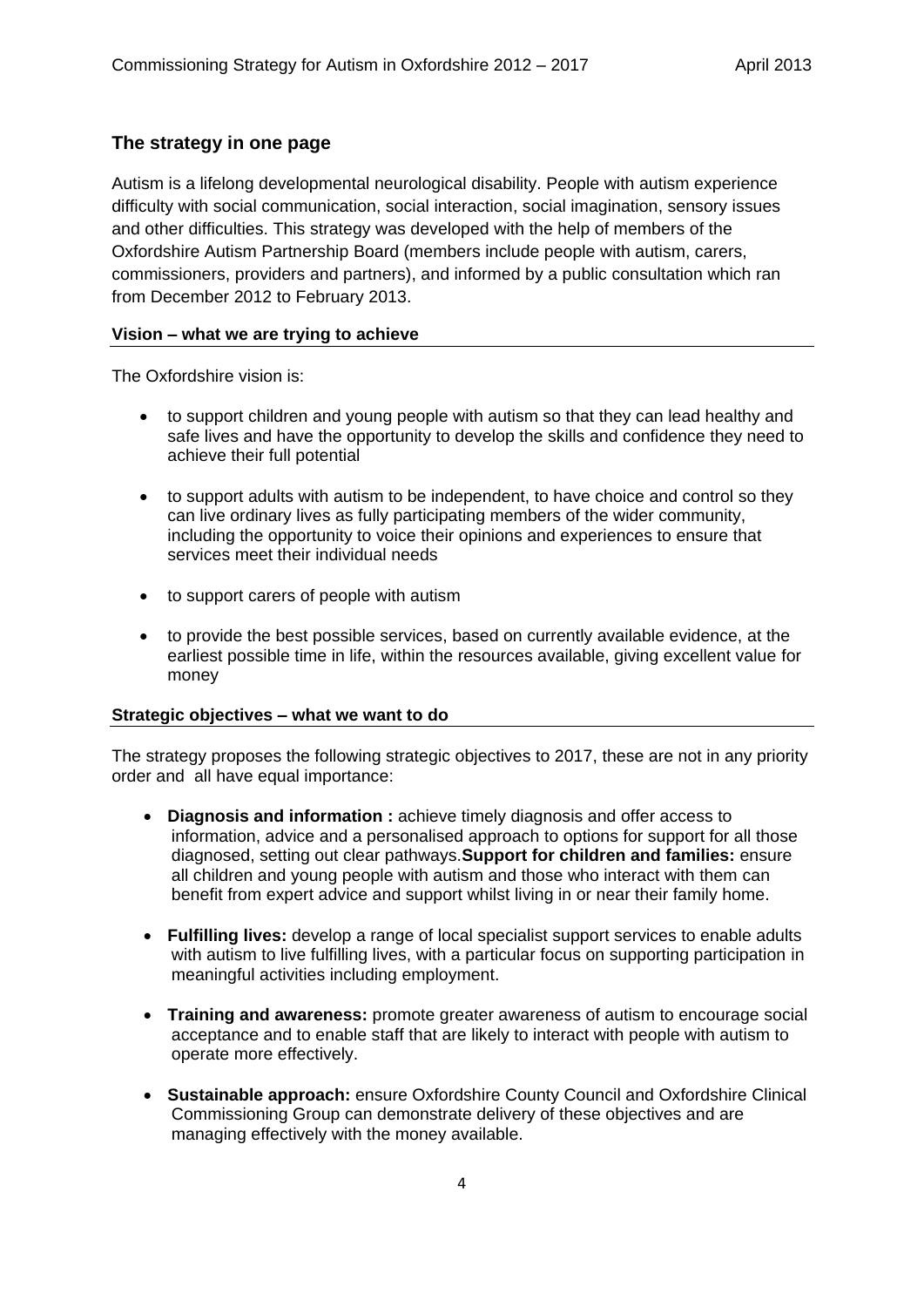#### **Executive summary**

#### **Introduction**

This joint strategy describes how Oxfordshire Clinical Commissioning Group (OCCG) and Oxfordshire County Council (OCC) propose to work together to support the needs of people of all ages with autism in Oxfordshire. Oxfordshire County Council has responsibility for the social care and support needs for people with autism. It is responsible for ensuring there is sufficient educational provision for children and young people with autism. Oxfordshire Clinical Commissioning Group commissions most health services. Both bodies have duties to parents and carers.

The Strategy for Autism in Oxfordshire was developed with the help of members of the Autism Partnership Board, (members include people with autism, carers, commissioners, providers and partners, see Appendix 4), who have discussed unmet needs and desirable service improvements. A public consultation was run from December 2012 to February 2013. The strategy addresses the issues raised and builds on some improvements which have been made in services and support for people with autism in Oxfordshire in recent years.

Autism is a lifelong developmental neurological disability. The condition affects individuals in different ways but people with autism share difficulties with social communication, social interaction and social imagination, together with sensory sensitivities and other difficulties. Some also have a learning disability. Some people with autism are able to live relatively independent lives; others need a lifetime of specialist support. People with autism may be at risk of harm because they misunderstand others' intentions and are unable to protect themselves from exploitation or other forms of abuse. They may display behaviours which bring them into contact with the police or criminal justice system.

Identification of autism is relatively recent. The evidence base into causality, diagnosis and effectiveness of treatment and care is still emerging but is strong enough to guide resource allocation. Autism in young children is increasingly recognised, although some children are diagnosed late, especially girls. Autism is under-recognised in adults in the UK. National research evidence shows that 90% of people with autism will not do well in life; over two thirds have no work and a third have experienced severe mental health difficulties because of a lack of support.

#### **Vision – what do we want to achieve?**

The Oxfordshire vision is:

- to support children and young people with autism so that they can lead healthy and safe lives and have the opportunity to develop the skills and confidence they need to achieve their full potential
- to support adults with autism to be independent, to have choice and control so they can live ordinary lives as fully participating members of the wider community, including the opportunity to voice their opinions and experiences to ensure that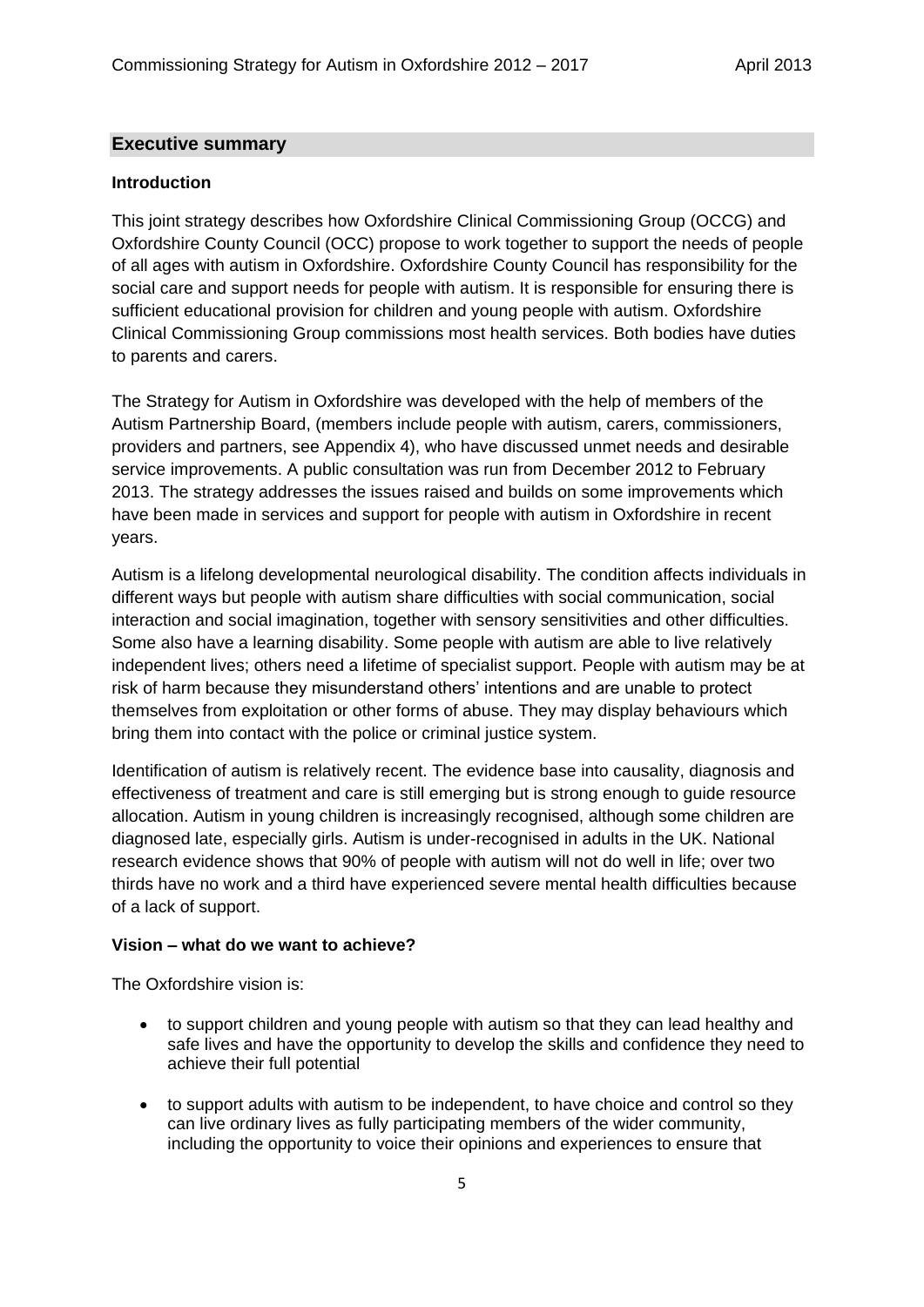services meet their individual needs

- to support carers of people with autism
- to provide the best possible services, based on currently available evidence, at the earliest possible time in life, within the resources available, giving excellent value for the public

#### **Prevalence and incidence - what we know about our local population**

In England roughly one person in 100 is on the autism spectrum, about 500,000 people, of whom around 400,000 are adults, suggesting that in Oxfordshire there are about 6,850 people on the autistic spectrum. National studies suggest that about half of people with autism have a learning disability.

In Oxfordshire about 1.3% of the child population has been diagnosed with autism, which is broadly in line with expectations. In common with the UK as a whole, in Oxfordshire autism is under-diagnosed amongst adults. There are 10,000 to 12,000 adults in the county with learning disabilities, amongst whom a significant number, maybe 2,000 to 3,000, will also have autism. Oxfordshire estimates that a minimum of 2,278 adults without a learning disability (IQ above 70) are on the autism spectrum. Sometimes referred to as High Functioning Autism, many of these adults will have Asperger's syndrome.

#### **Support needs**

Most adults with autism in Oxfordshire do not qualify for long term support from specialist health and social care services. Nevertheless, they may need support to overcome their social, communication and sensory difficulties so that they can live ordinary lives as fully participating members of the wider community. People with autism who need support may have carers who themselves need support.

The lives of people with autism can be significantly enhanced if those who interact with them are aware of the condition and use their knowledge to make adjustments.

#### **Current issues - What we know concerns people**

A range of issues were identified in the development of the strategy and during the public consultation by people with autism, their families and carers and staff and volunteers who work with people with autism. The general issues include:

- lack of information about how to get an assessment and diagnosis and information about support
- a lack of awareness and understanding about autism amongst staff in education, health and social care which can prevent diagnosis in good time and effective interactions
- lack of awareness and understanding about autism amongst the public which can be a barrier to participation by people with autism in a fulfilling life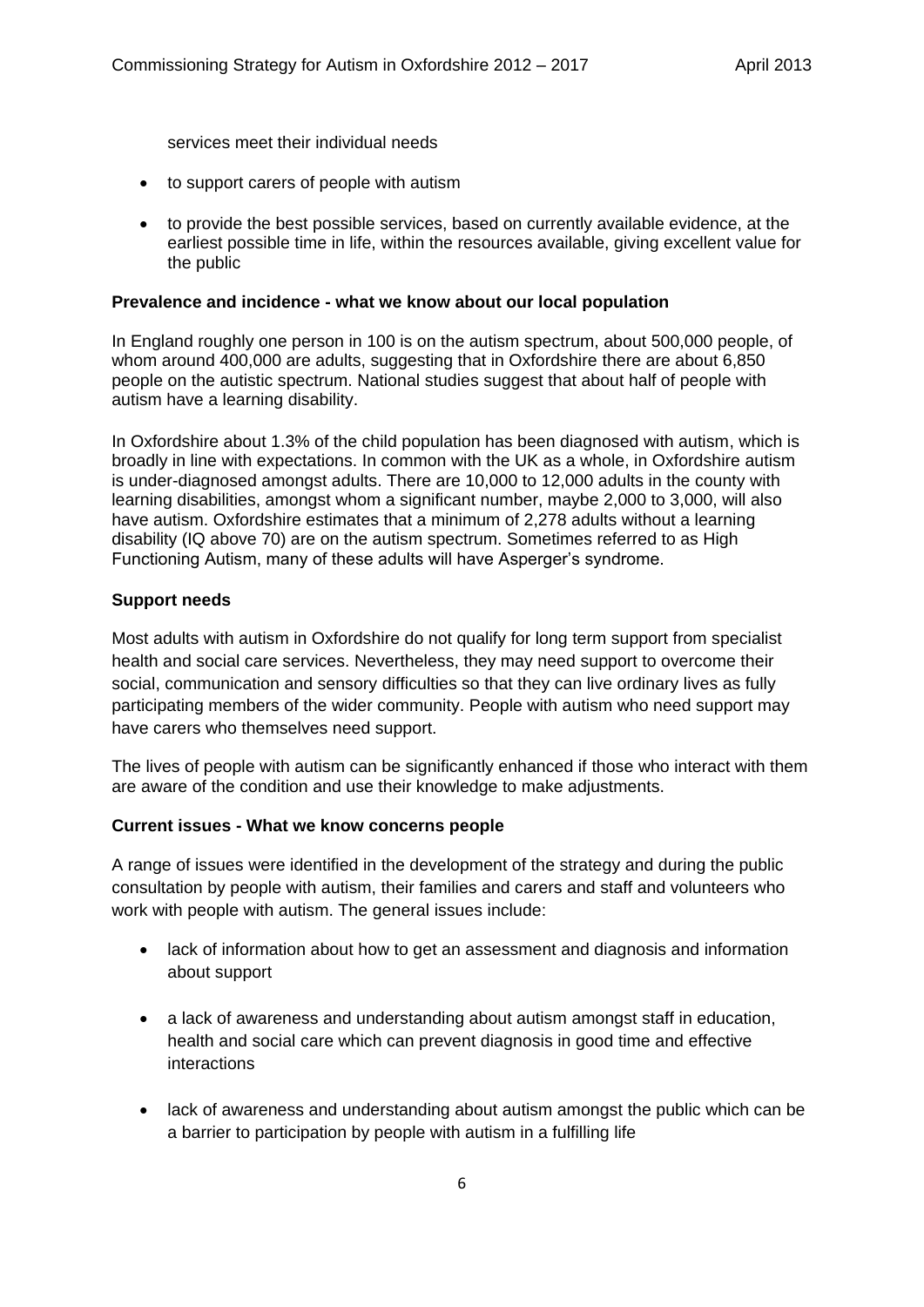- education, health and social care services should explore more thoroughly the experiences of service users and carers and make corresponding improvements
- the need to distribute specialistsupport resources more equitably, so that support is available to all who can benefit
- improved sensitivity to the sensory needs of individuals with autism

## **Strategic objectives and priority actions for 2013/14 - What we want to do**

Those who responded to the public consultation endorsed the five strategic objectives proposed by the Autism Partnership Board. . Each of the objectives is as important as the others.

#### **Strategic Objective 1**

**Diagnosis and information**: to achieve diagnosis in good time and offer access to information, advice and a personalised approach to options for support for all those diagnosed, setting out clear pathways.

#### *Priority actions in 2013/14*

- care pathways are clear and well publicised
- evidence of training to non-specialist staff to support more timely diagnosis
- publicise and improve information and support for families and carers

#### **Strategic Objective 2**

**Support for children and families:** to ensure all children and young people with autism and those who interact with them can benefit from expert advice and support. *Priority actions in 2013/14*

- extend the early years support programme pilot and develop an action plan following evaluation
- extend availability of relevant, tailored personal support forchildren and young people
- improve college and work experience options
- develop local specialist skills for those with high needs to prevent out of area placements

#### **Strategic Objective 3**

**Fulfilling lives:** to develop a range of support options for adults with autism to enable more people to live fulfilling lives, with a particular focus on supporting participation in meaningful activities, including employment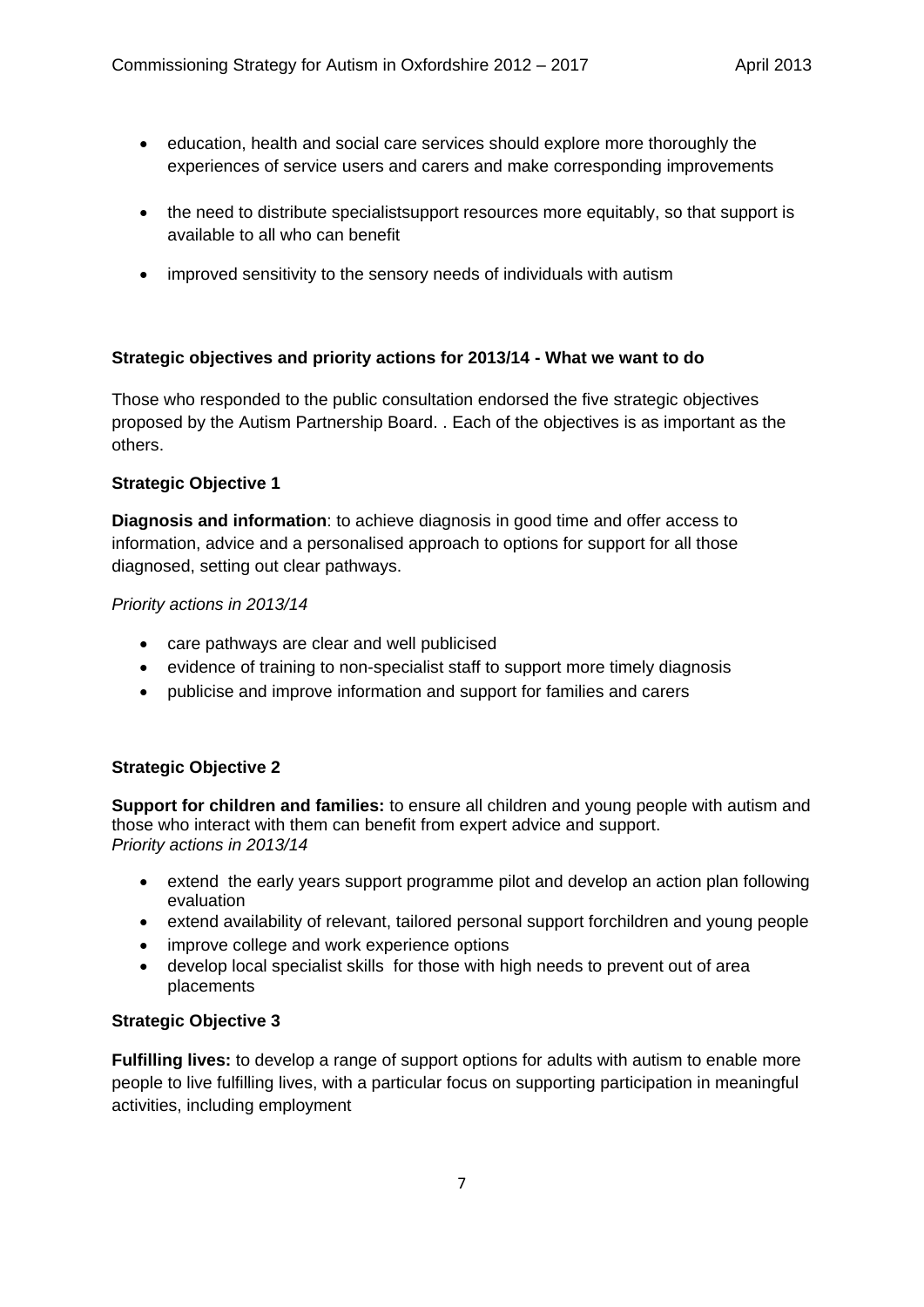*Priority actions in 2013/14*

- support participation in a range of meaningful activities suited to each individual, including voluntary and paid work
- for those with high needs, develop more local specialist skills and reduce out of area placements

## **Strategic Objective 4**

**Training and awareness:** to promote greater awareness of autism to encourage social acceptance and to enable staff who are likely to interact with people with autism to operate more effectively

*Priority actions in 2013/14*

- agree a five year training plan and start to implement it in 2013/14
- include autism awareness training for employees as a requirement in County Council and NHS contracts as they are reviewed
- develop the Autism Partnership Board as a model of good practice

#### **Strategic Objective 5**

**Sustainable approach:** to ensure Oxfordshire County Council and Oxfordshire Clinical Commissioning Group can demonstrate delivery of these objectives and are managing effectively with the money available.

*Priority actions in 2013/14*

- develop stronger connections with the Health and Wellbeing Board and its joint planning infrastructure
- ensure the Joint Strategic Needs Assessment takes into account people with autism

From what people have already told us, we believe these are the right things to do in order to achieve better outcomes for people with autism; they should make best use of public money in the medium term (Ref. 7) and are consistent with current social policy (Ref. 8).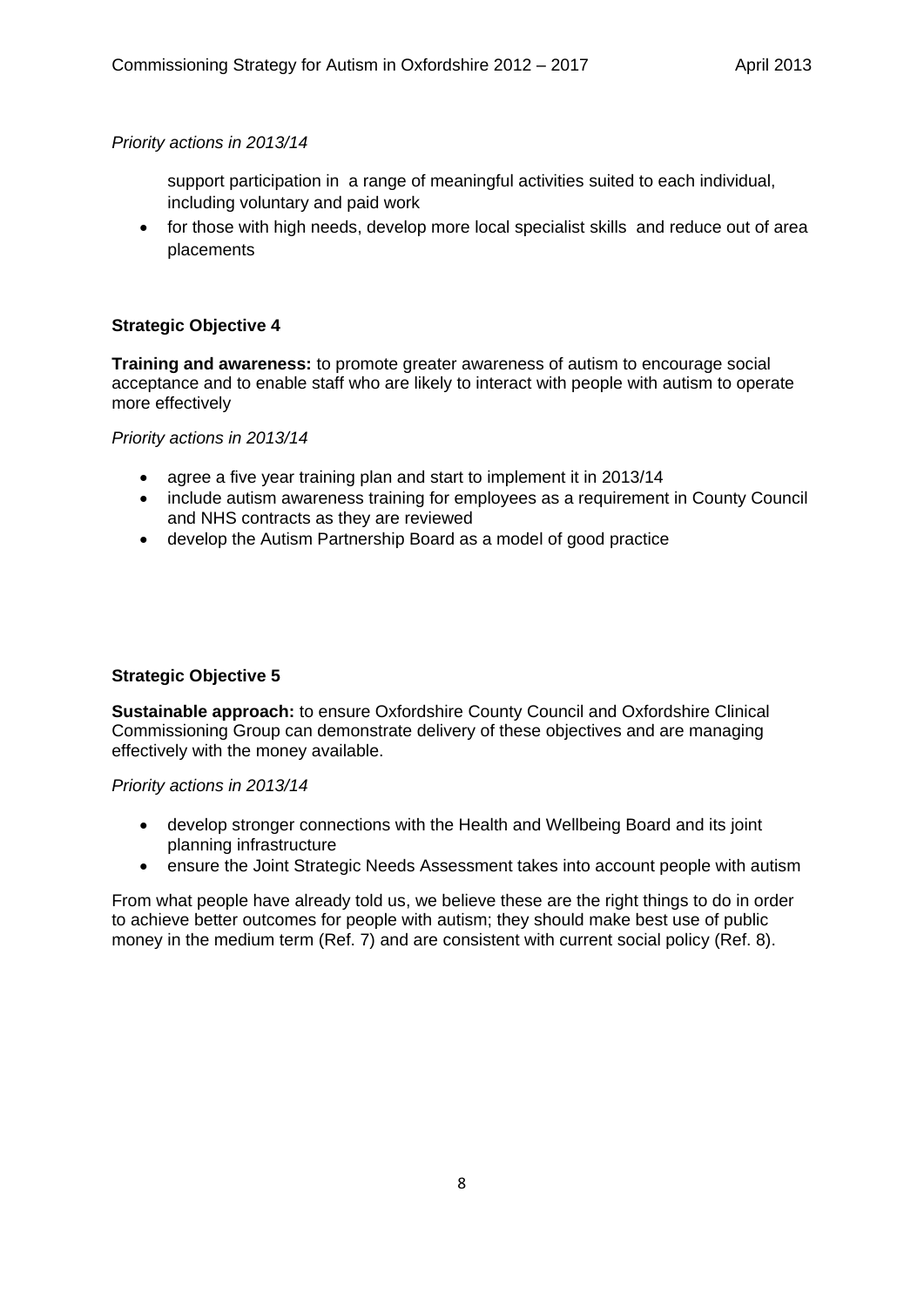#### **Introduction**

This plan sets out how Oxfordshire NHS and Oxfordshire County Council intend to deliver support for adults and children with autism in the next 5 years. It has been developed with the help of the Autism Partnership Board. It links to other plans, such as those for people with learning disabilities, mental health needs, children and young people and carers.

Autism is a lifelong developmental disability. People with autism have difficulty communicating with and relating to other people and making sense of the world around them. The three main areas of difficulty are with social communication, social interaction and social imagination. People with autism may have restricted interests and rigid and repetitive behaviours. They may have a range of difficulties including over- or undersensitivity to sounds, touch, tastes, smells, light or colours (Refs. 1, 2, 3).

Autism is a spectrum condition: while all people with autism share certain difficulties, their condition will affect them in different ways. Some people with autism are able to live relatively independent lives but others need a lifetime of specialist support (Ref. 4) People with autism may be at risk of harm because they misunderstand others' intentions and are unable to protect themselves from exploitation or other forms of abuse (Ref. 5). They may display behaviours which bring them into contact with the police or criminal justice system.

Identification of autism is relatively recent. The evidence base into causality, diagnosis and effectiveness of treatment and care is still emerging but is strong enough to guide resource allocation (for example, Refs. 1, 3, 17, 20). Autism in young children is increasingly recognised, although some children are diagnosed late, especially girls. Autism is underrecognised in adults in the UK (Ref. 1). National research evidence shows that 90% of people with autism will not do well in life; over two thirds have no work and a third have experienced severe mental health difficulties because of a lack of support (Ref. 6).

A number of context and policy issues affect people with autism of all age groups. These include national policy and guidance; Oxfordshire policies and strategies; the need for appropriate investment in service commissioning; re-organisation in health, education and social services in Oxfordshire; declining local authority resources (Ref. 31) and rising numbers of people who choose their own care using personal budgets and direct payments.

This strategy proposes how the well-being of people with autism in Oxfordshire can be improved even though the resources available to local authorities are likely to continue to decline over the next five years. Those available to the NHS will also be limited.

The document starts with our vision, what we already know about the population, what we know about what concerns people, what we want to do about it and how we might measure our progress. It is supported by Appendices that describe what we are already doing and what national guidance tells us.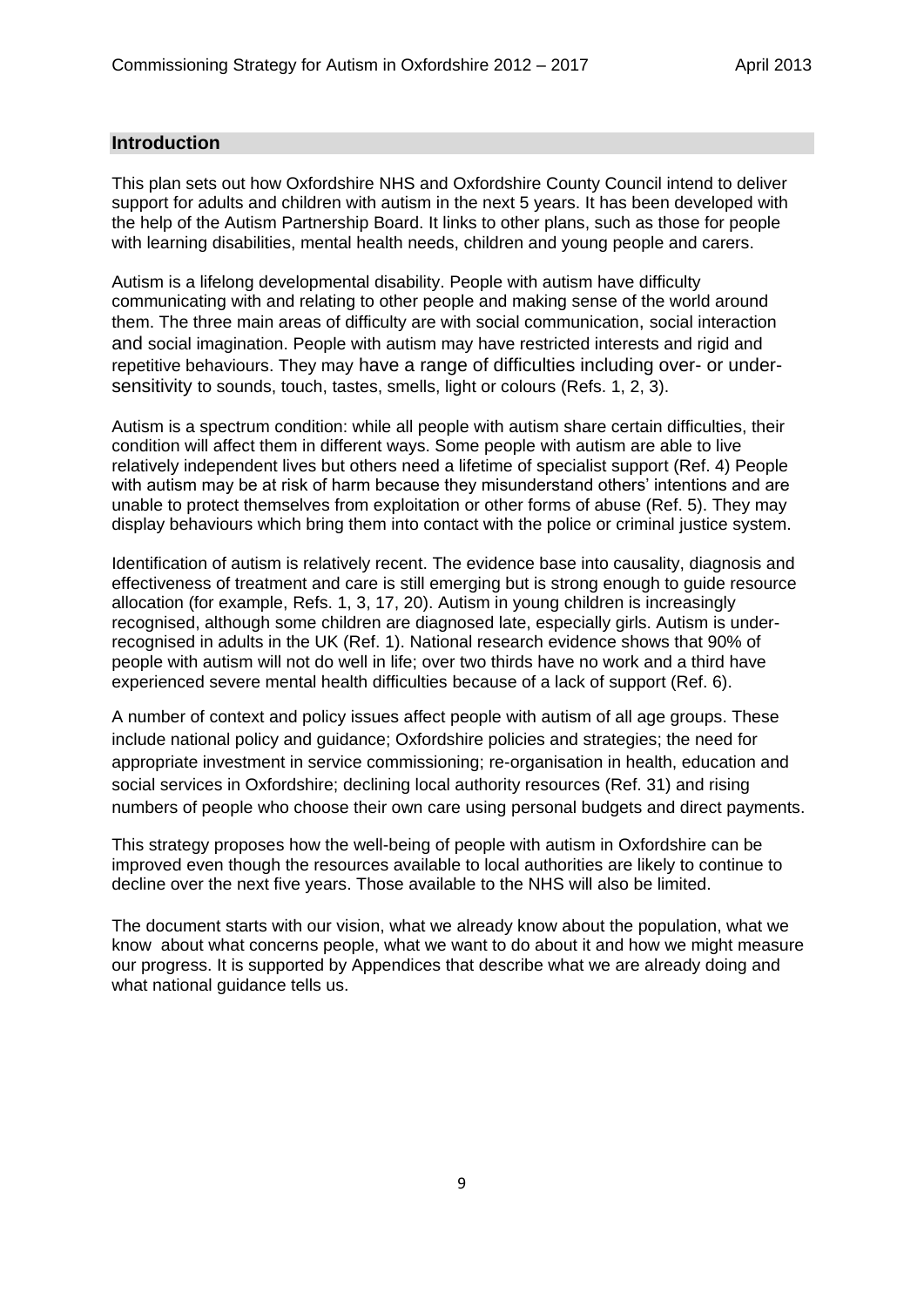#### **Vision – what do we want to achieve?**

The Oxfordshire vision for people with autism reflects what people with autism have told us and is consistent with the aims of the Oxfordshire Health and Well-Being Strategy (Ref. 9).

The vision is:

- to support children and young people with autism so that they can lead healthy and safe lives and have the opportunity to develop the skills and confidence they need to achieve their full potential
- to support adults with autism to be independent, to have choice and control so they can live ordinary lives as fully participating members of the wider community, including the opportunity to voice their opinions and experiences to ensure that services meet their individual needs
- to support carers of people with autism
- to provide the best possible services, based on currently available evidence, at the earliest possible time in life, within the resources available, giving excellent value for the public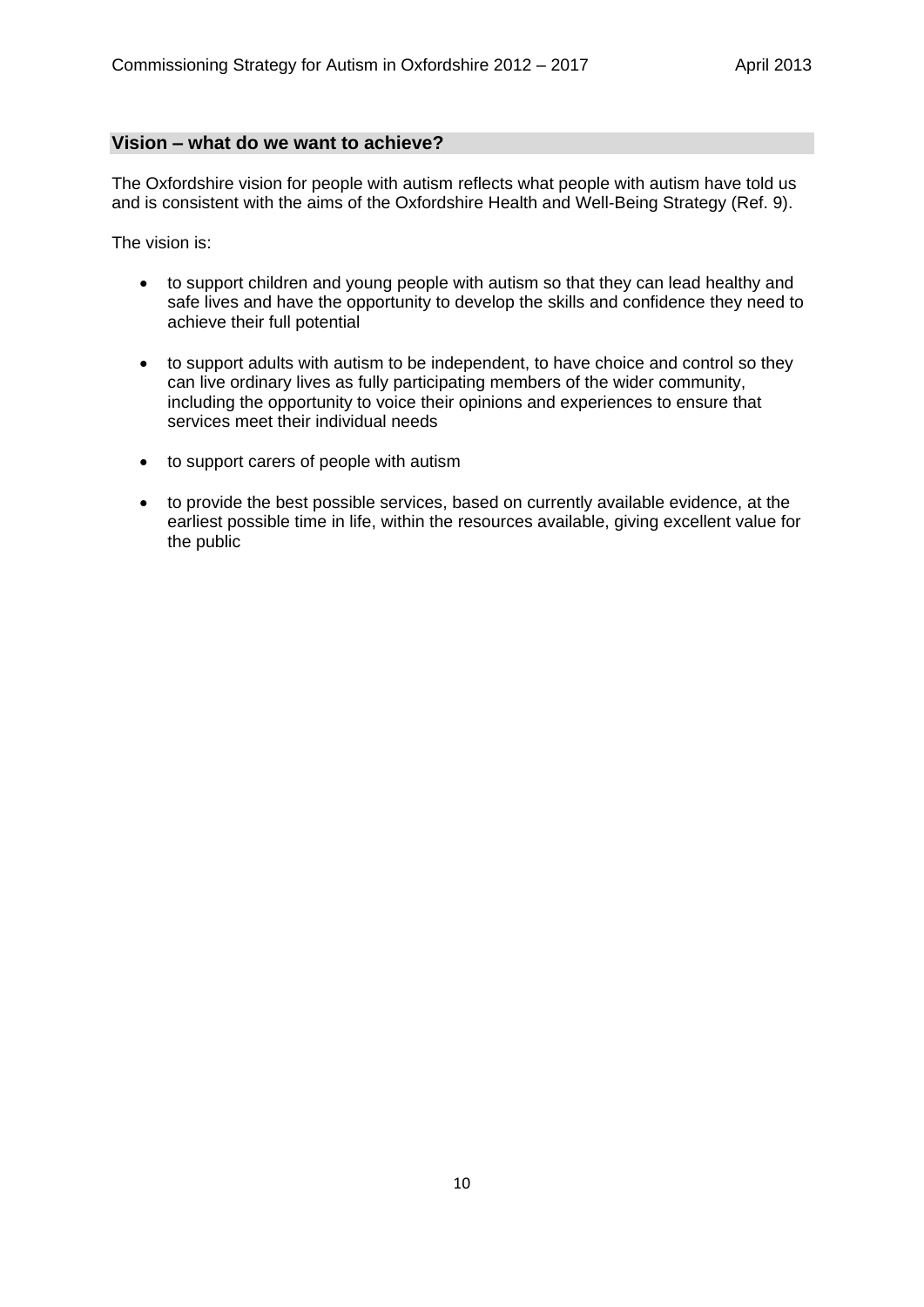#### **Needs – what we know about our local population**

#### **Prevalence and incidence**

Recent estimates suggest that in England roughly one person in 100 is on the autism spectrum. There are around 500,000 people with autism in England, of whom around 400,000 are adults. This would suggest that in Oxfordshire there are in the region of 6,850 people on the autistic spectrum (Ref. 10). Autism is three to four times more common in men than women but the condition may be particularly under-diagnosed in women. National studies suggest that about half of people with autism have a learning disability (Ref. 11).

Oxfordshire supports about 1100 school age children with autism and estimates that there are 40 – 60 pre-school children with autism who could benefit from early years support prior to starting school (Ref. 12). Consistent with national trends (Ref. 13), Oxfordshire is experiencing a rise in the proportion of children with statements of special educational needs who are autistic. The proportion rose from 15 % in 2009 (324 children) to 21% in 2012 (415 children (Ref. 14). In total about 1.3% of the child population of Oxfordshire has been diagnosed with autism so the County Council can be reasonably confident that it is now identifying children who need help.

There is much less certainty about the number of adults with autism in Oxfordshire. There are 10,000 to 12,000 adults in Oxfordshire with learning disabilities (IQ below 70) amongst whom a significant number, maybe 2,000 to 3,000, will also have autism (Ref. 15). The majority of the 2,000 people known to the learning disability team have moderate, severe or profound learning disabilities, but people with a combination of needs and a mild learning disability may also be supported by the team.

Oxfordshire estimates that a minimum of 2,278 adults without a learning disability (IQ above 70) are on the autism spectrum (Ref. 16). Sometimes referred to as High Functioning Autism, many of these adults will have Asperger's syndrome (Ref. 3). About 20 of these receive complex health and social care packages from specialist mental health services, six from the learning disabilities service and five are in residential placements (Ref. 16). In addition, a number of adults with Asperger's syndrome are known to the Oxfordshire learning disability service. Mental health problems are common in people with Autism with or without a learning disability, it is estimated 30% experience depression and 25%-30% anxiety.

In common with the UK as a whole, in Oxfordshire autism is under-diagnosed amongst people with severe and enduring mental health problems, adults with mild learning disability and adults with no learning disability (Ref. 1)

#### **Support needs**

The Social Care Institute for Excellence (SCIE) points out that: 'The spectrum nature of the condition and the idiosyncrasy of some people's needs make it unhelpful to over-generalise about autism. They also make providing services to groups of people with autism a challenge' (Ref. 3).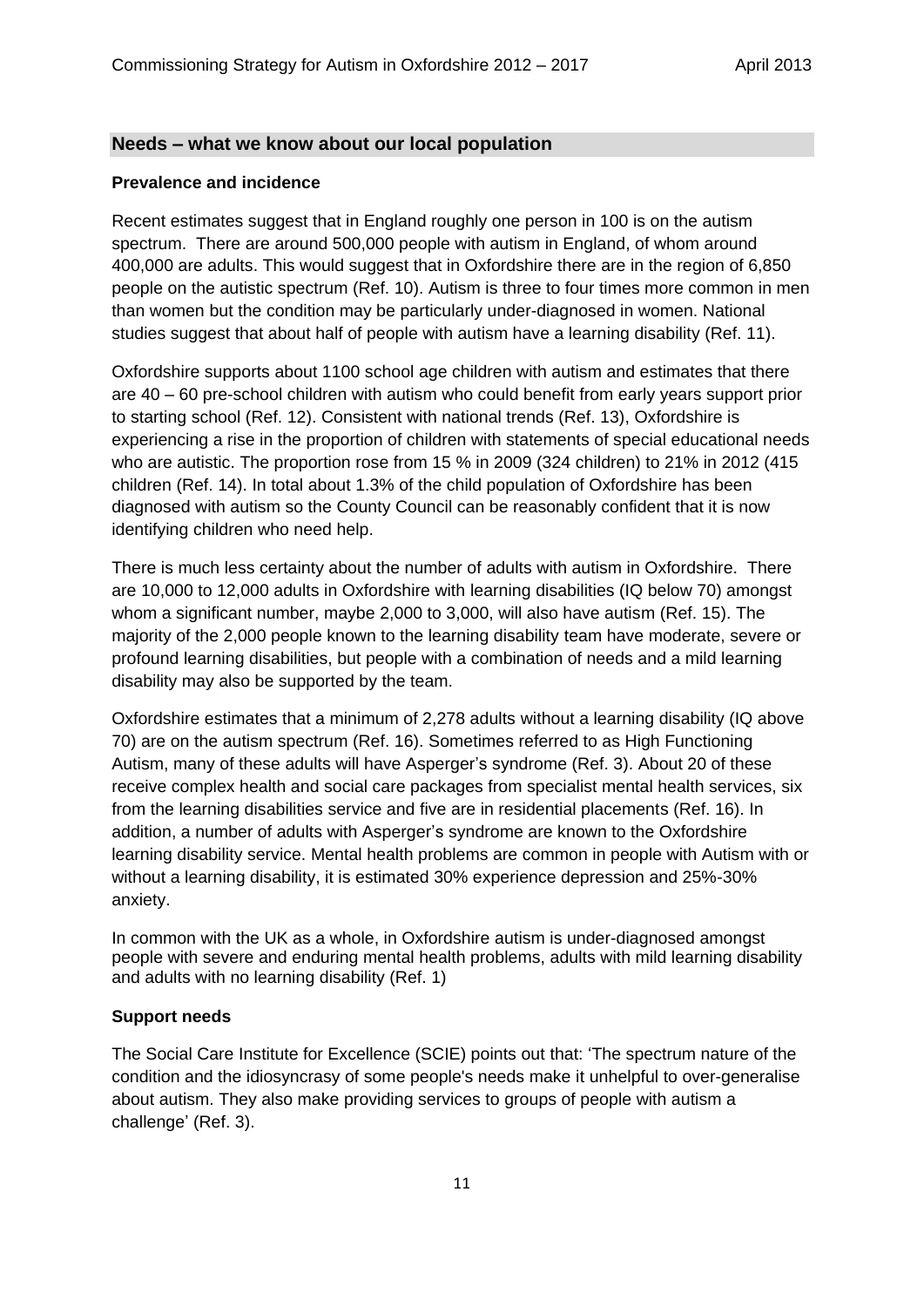Those children with the most severe disabilities need specialist teaching and care to maximise their development. They are likely to continue to need intensive support into adulthood. At the other end of the spectrum, many children should be able to develop well as long as their condition is diagnosed early. Such children can participate in specialist preschool communications skills programmes and once at school, some special education These are most successful where parents also participate in training and are supported to reinforce educational and developmental activities in pre-school programmes and at school and to manage behaviour (Refs. 2 and 17).

The vast majority of adults with autism in Oxfordshire who are eligible for long term specialist health and social care services have 'critical' or 'substantial' needs and cannot function without specialist support (Ref. 18). The nature of support varies from individual to individual. Some people live in a registered care home, some in supported accommodation or the family home. In the majority of cases, they receive support from staff trained in autism and their support should include participation in meaningful activities suited to each person, with access to specialist care and advice as required.

In line with national policy, Oxfordshire is increasing the proportion of adults with 'critical' and 'substantial' needs who have a personal budget for their care and a growing minority have direct payments to commission their own care. As the National Audit Office points out, there are particular challenges in extending personal budgets to people with autism because of the nature of their condition. They may need detailed advice and support to choose and/or manage their support (Ref. 7).

Most adults with autism in Oxfordshire do not qualify for long term support from specialist health and social care services. Nevertheless they may need support to overcome their social and communication difficulties so that they can live ordinary lives as fully participating members of the wider community. The nature of support needed will vary from individual to individual. Preventative early intervention such as access to psychological therapies for depression and anxiety is a key component for children, young people and adults. A list of the range of support shown to be useful collated by the Social Care Institute for Excellence is in Appendix 1 (Ref. 3).

People with autism who need support may have carers who themselves need support. Carers are eligible for their own assessments and support. he Oxfordshire Joint County Carers' Strategy is being updated following consultation (Ref. 22)..

Finally, there is a wider need for those who may interact with children, young people and adults with autism to be aware of the condition and use their knowledge to make adjustments. This applies not just to staff in local authority and health services but other public and private sector services. Examples of such adjustments range from ensuring that children with autism who are sensitive to noise can benefit from a calm environment at break and meal times at school to police officers modifying their communication style in response to a person with autism showing them an Autism Alert Card (Ref. 19).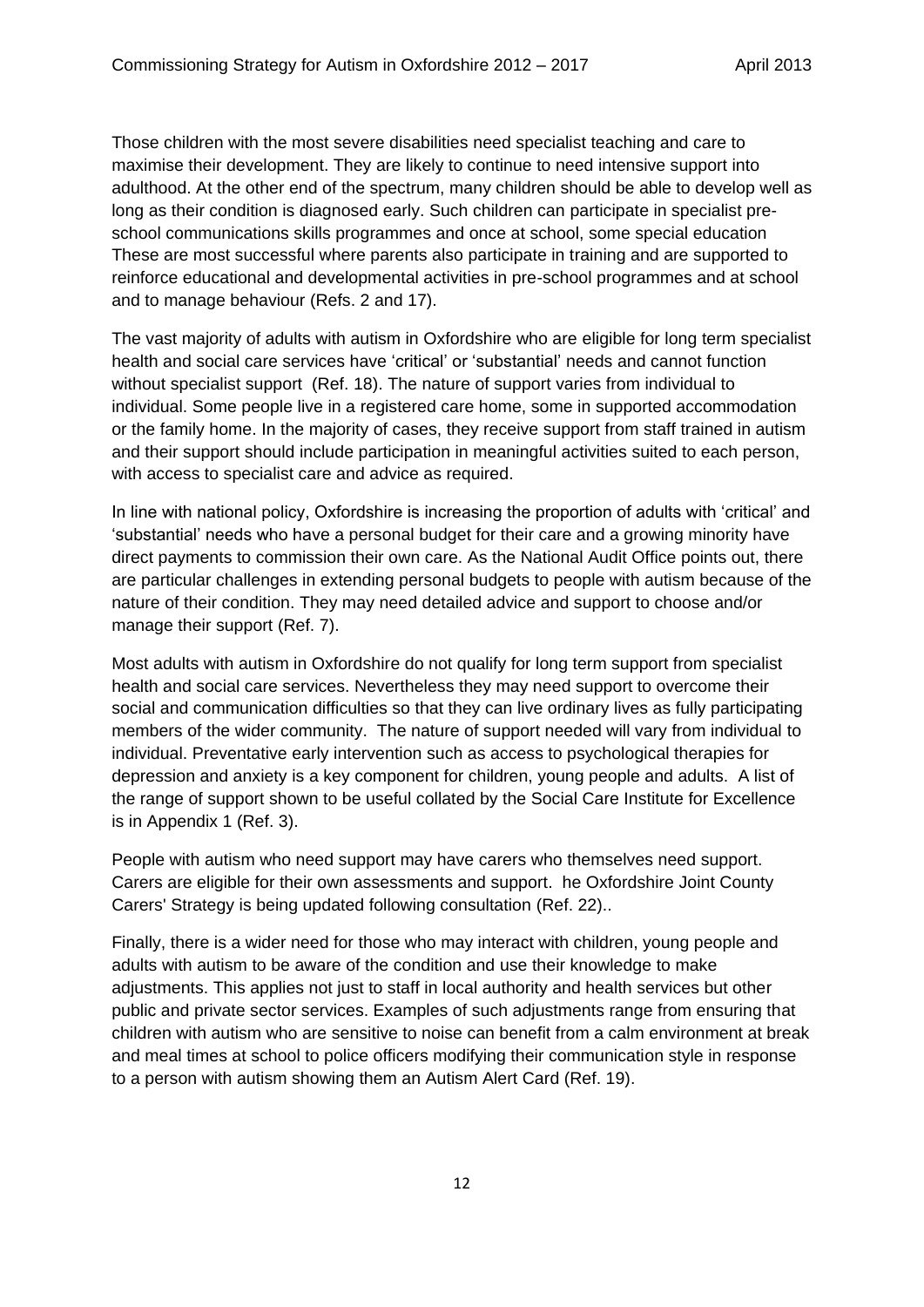## **Current issues - what we know concerns people**

A summary of the current care pathways for children, young people and adults with autism in Oxfordshire is in Appendix 2. Many issues were identified as the strategy was developed and in the public consultation.

The general points highlighted in the public consultation (Ref. 34) are:

- the need for greater clarity about how to get an assessment and diagnosis and information about the options available for support
- all education, social care and health staff and GPs who are likely to interact with children, young people and adults with autism should be aware of autism and its associated symptoms to ensure successful engagement with individuals; staff should have easy access to expert advice to enable them to offer appropriate support and accurate referrals
- $\circ$  there needs to be greater awareness amongst staff of other public-facing organisations, for example amongst police, shop and bank staff, and the public in general to ease social inclusion and to support people with autism to function well and prevent crises
- o Oxfordshire should explore more thoroughly the experiences of users and carers and use their better understanding to measure performance and make improvements
- there should be equitable access to support across the county, with adjustments to individuals' circumstances to secure this, for example training for working parents of children with autism should be available in the evening or at weekends
- the need for improvement in understanding of the sensory needs of individuals with autism

Issues raised specifically affecting particular age groups in the public consultation and from other sources are set out below:

#### Children and young people

#### *Diagnosis*

- o there is confusion amongst parents about how to get a diagnosis and information and support on diagnosis (Ref. 34)
- $\circ$  some children are diagnosed late in their school career, putting at risk their development and causing preventable difficulties at home and school

some parents report that they raised concerns about their child and they felt that referral for specialist assessment and diagnosis could have been made earlier (Ref. 23)

 $\circ$  there is a growing waiting list for assessment by the CAMHS neuropsychiatry team which may delay arrangement of appropriate support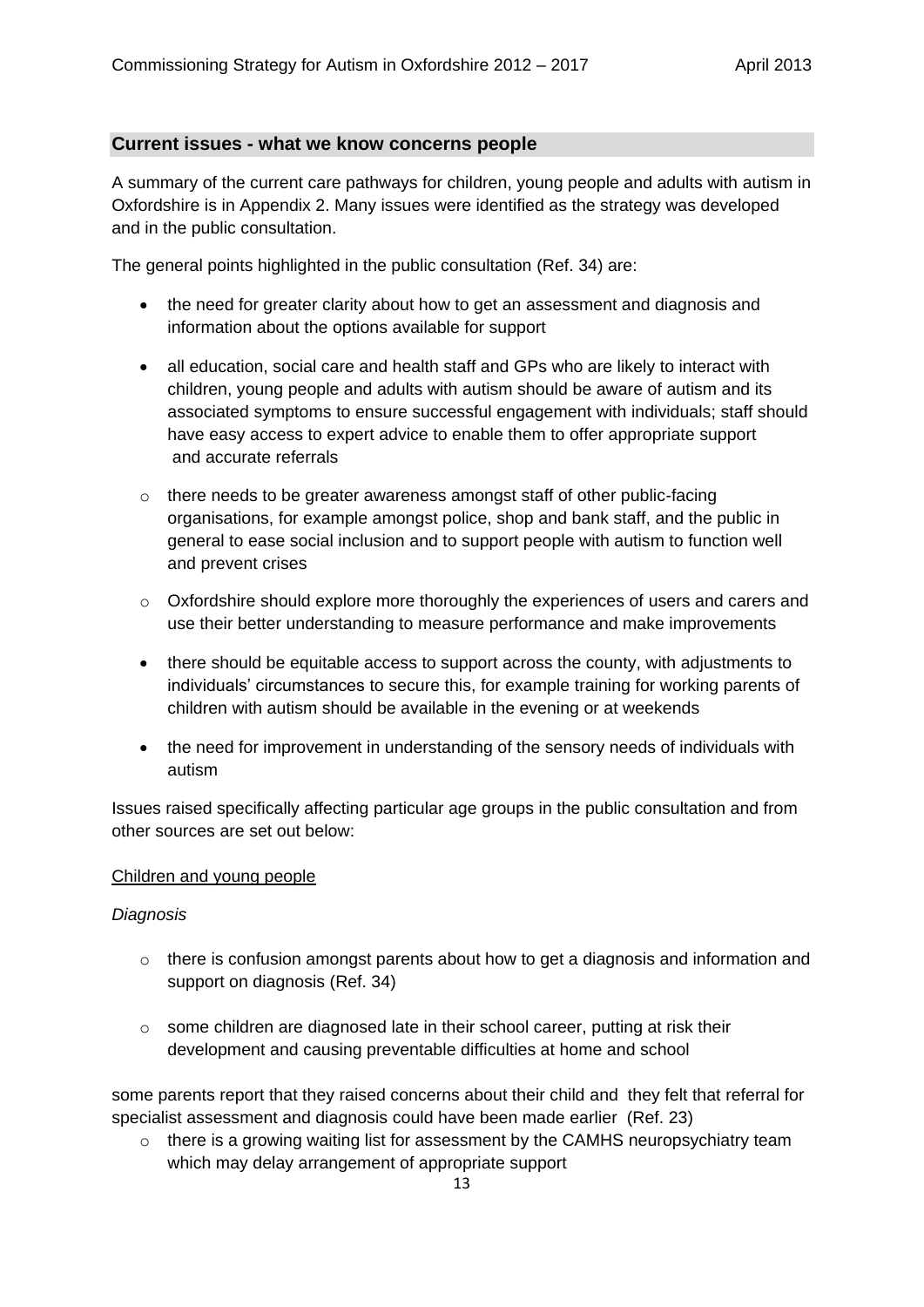#### *Support*

- o parents report long waiting times for Early Bird and Early Bird Plus post-diagnosis courses (Ref. 34)
- $\circ$  the Early Years Autism Project pilot needs to be extended to more parents with children five and under who are diagnosed with autism
- o specialist support for children with autism is not always available in school to any child who needs it and the awareness of school staff about autism varies within and between schools, as a consequence, some children are excluded due to behaviours associated with autism and others, especially girls, do not thrive because their autism is undiagnosed (Ref. 34)
- $\circ$  there needs to be improved communication between health and social care and schools
- $\circ$  the number of Oxfordshire children placed outside the County has doubled in recent years, mainly due to parental choice, with a significant impact on budgets (Ref. 24) there is no evidence that out of area special schools are better than special education available in Oxfordshire (Ref. 25); parents strongly support provision of residential places within the County (Ref. 34)
- $\circ$  there is a need for early social skills training; such services run by Autism Family Support are regularly over-subscribed and evaluations demonstrate unmet need

#### *Transition*

 $\circ$  transition should focus on personal development and individual preference rather than the perspective of moving between services (Ref. 34)

 $\circ$  there is insufficient capacity for support for social skills and participation in social activities for 14 – 25 year olds (Ref. 34)

 $\circ$  the life skills programmes at Further Education Colleges could be developed further by offering students residential facilities

over the next few years there will be a need for residential transitional services for some young people with autism who are currently in school

 $\circ$  the ending of structured activity and specialist support when young people with high functioning autism or Asperger's syndrome leave the education system can be a major challenge to the young people and their families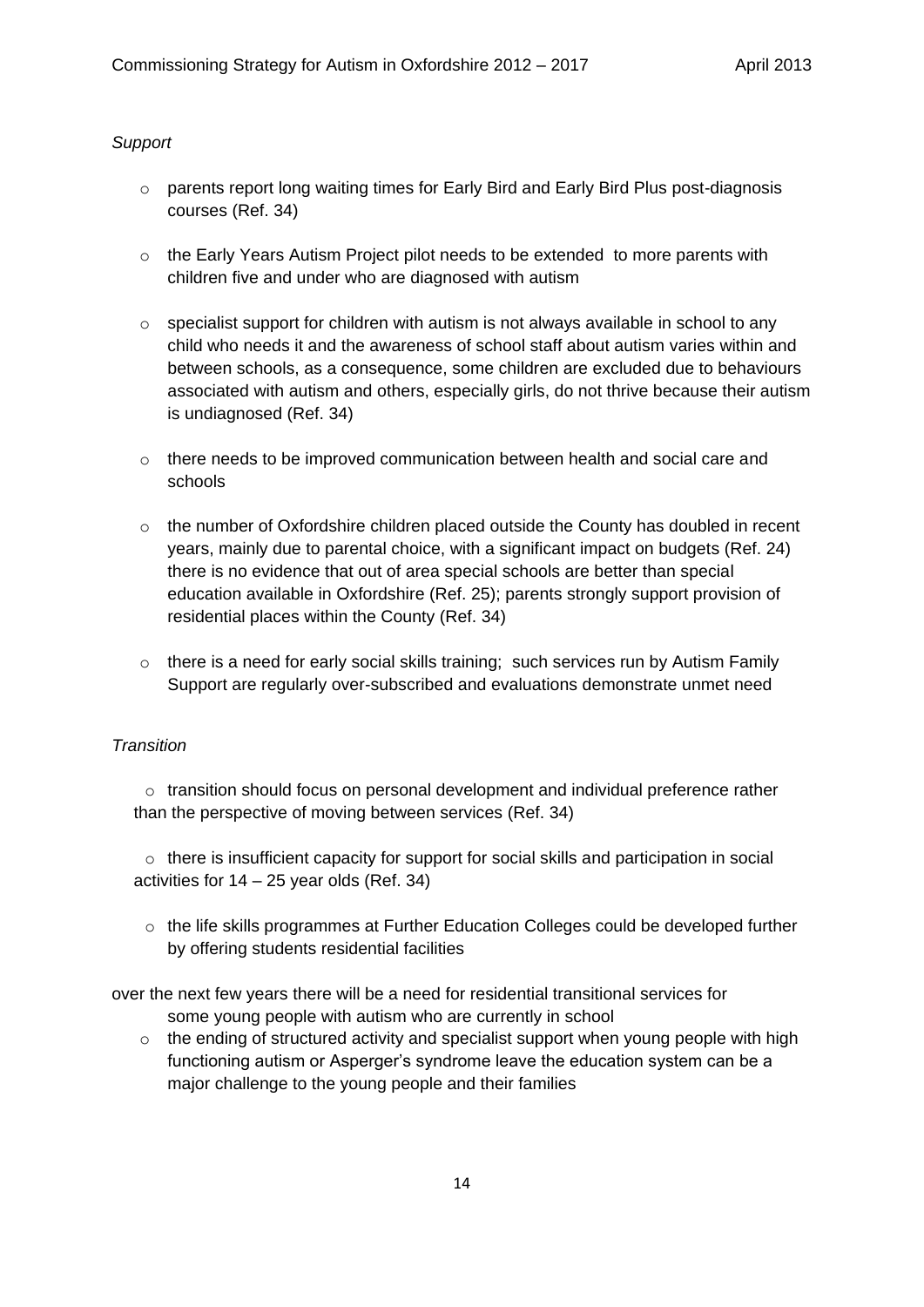A discussion with parents of children and young people with high functioning autism/Asperger's syndrome in 2010 (Ref. 27) identified the following areas for improvement, many of which were reiterated in the public consultation::

- access to information
- flexibility and sensitivity in schools
- education of staff, pupils, parents, governors in the condition
- consideration of siblings' needs
- activities to combat isolation for those requiring home tuition
- out of school opportunities
- extra support in the transition from primary to secondary school
- participation in governance of the Resource Bases

#### **Adults**

#### *Diagnosis*

o there may be under-diagnosis of autism amongst people in the criminal justice system, including prison (Ref. 34); in addition to access to diagnostic and support services, there is a need for awareness training for criminal justice staff

## *Team organisation*

 $\circ$  Oxfordshire's chosen model of team care will require significant investment in staff training and development and improved information and advice services; NICE Guidance recommends that the management of the diagnosis and care of adults with autism should be by a specialist multi-disciplinary health and social care team (Ref. 1). This has been considered for Oxfordshire but is not currently a viable option as it would provide a very good service for too few people. It would also not align with Oxfordshire's reorganisation of health and social care and the development of Integrated Teams for all adults

#### *Supported accommodation*

- $\circ$  out of area placements are expensive and quality assurance at a distance is a challenge for commissioners; providing high quality specialist accommodation locally to reduce such placements is significantly constrained by a shortage of affordable sites and the means to finance them
- $\circ$  accommodation design for people with autism needs to be specific, with particular regard to sensory sensitivity (Ref. 26); to allow for the social difficulties of people with autism NICE recommends accommodation for a maximum of six people, which in high cost Oxfordshire is at the margin of affordability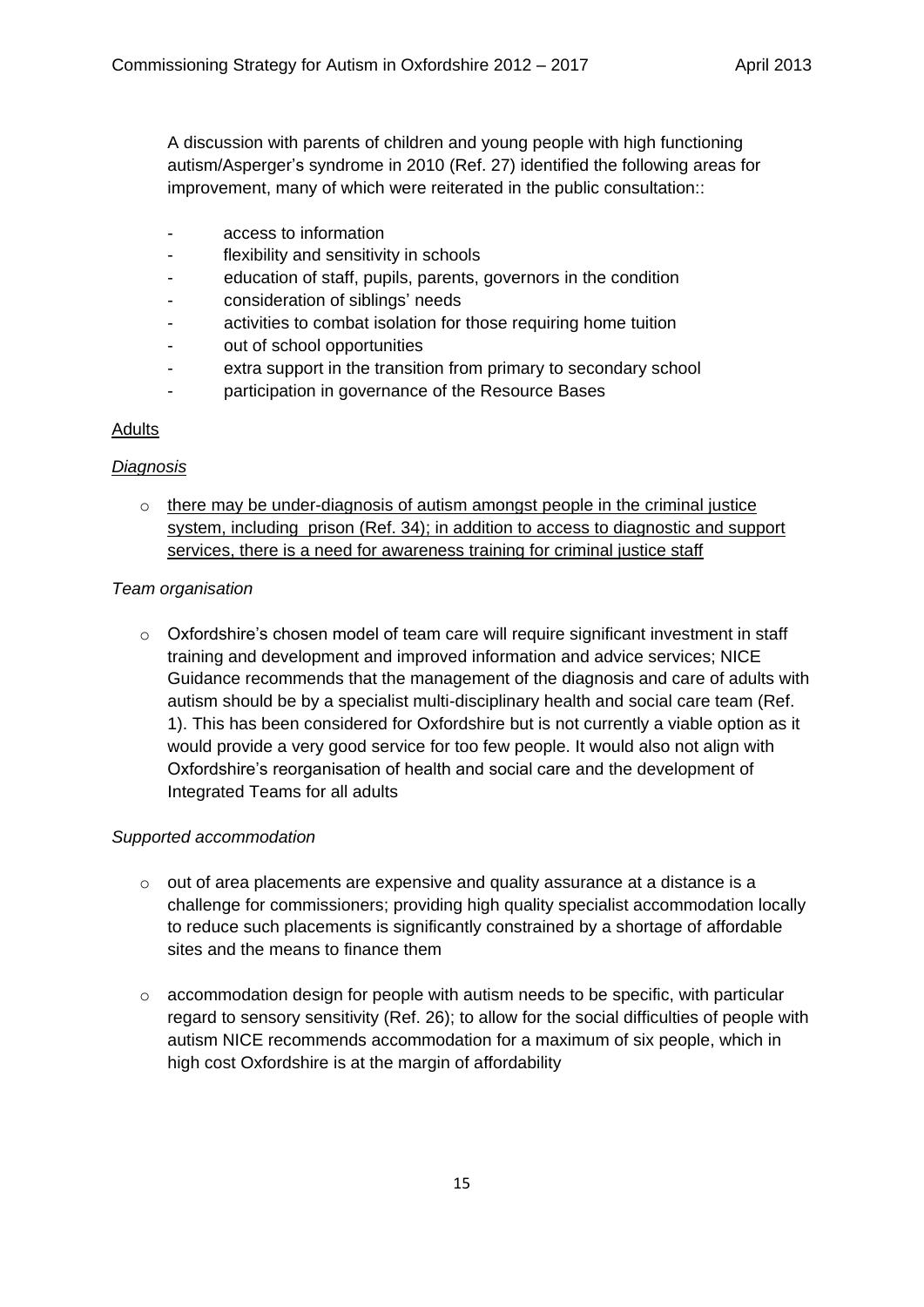## *Practical support for people with high functioning autism/Asperger's syndrome*

- o the Autism Awareness Card scheme and awareness training pilots need to be evaluated and their future determined in line with the strategy objectives
- $\circ$  there is a deficit in practical support services for adults with high functioning autism or Asperger's syndrome which could remove barriers to their participation in normal life; this includes access to low level support to develop social skills, independent living skills, to access employment and to support families, particularly those with autistic parents of autistic children.

#### o

Respondents to the consultation on the Asperger's syndrome needs assessment in 2010 suggested a number of improvements (Ref. 16) :

- one stop shop for autism-specific information
- timely access to a correct diagnosis by a competent specialist or specialists
- improved transition from support as a young person to support in adult life
- support to prevent mental health problems
- a positive response to requests for a social care assessment, whether a diagnosis has been made or not, and to a carer's assessment
- flexible, personalised pathways
- support to gain and retain employment
- social opportunities, support with social networking and building social relationships
- social skills training
- help with financial issues
- training of staff in the condition

Users of long term specialist health and social care support consulted about Oxfordshire strategies would like to see improvements in:

- consistency between different professionals and parts of the service (Ref. 28)
- support for carers (Ref. 28)
- challenges to stigma (Ref. 28)
- personalised assessments and clarity about support available (Ref. 29)
- day services for those who find it difficult to spend time with others (Ref. 30)
- supported living to take into account sensory sensitivity (Ref. 30)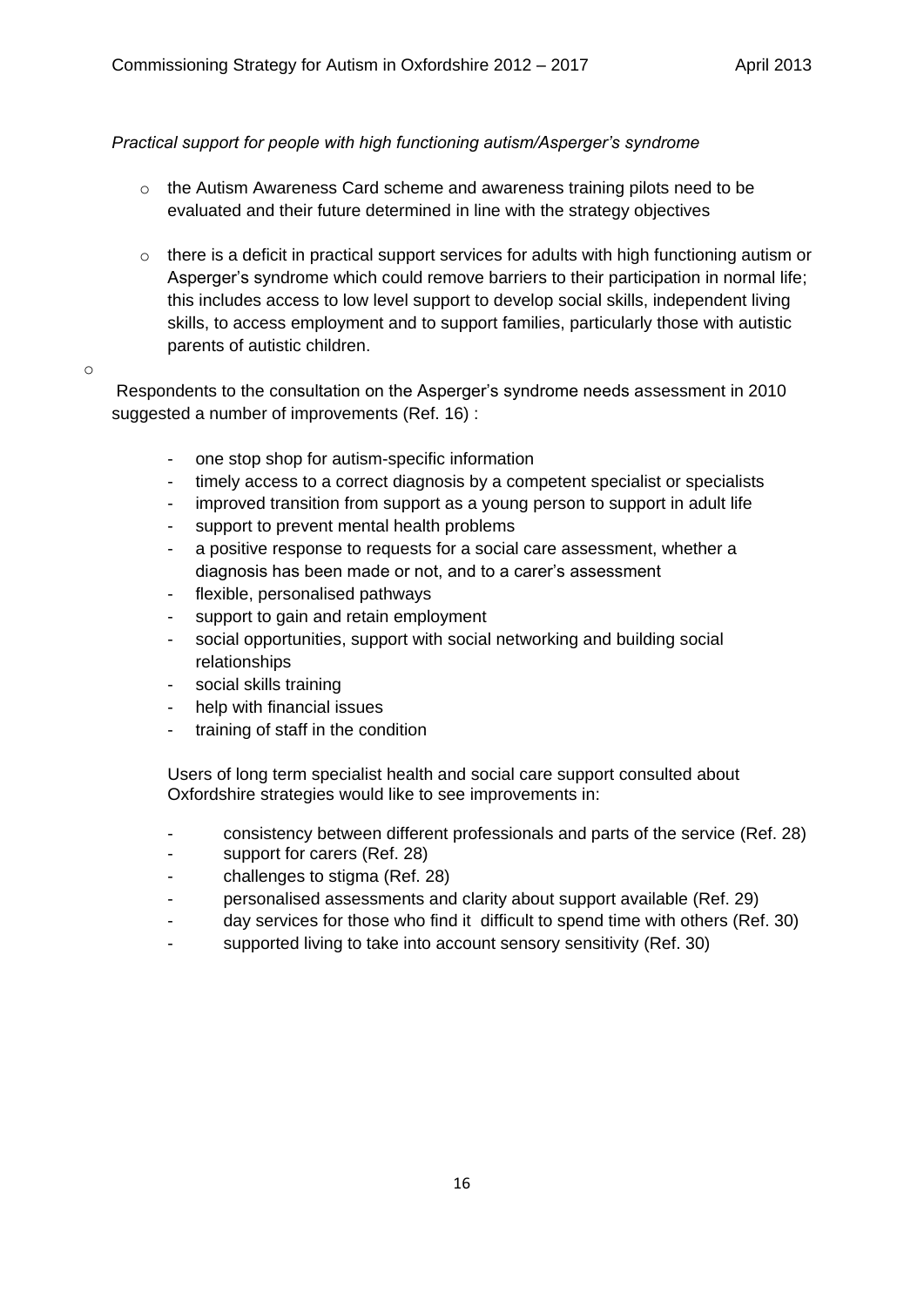#### **Strategic objectives and action plan – what we want to do**

These objectives have been developed through consideration of the needs analysis, feedback from people with autism and their families and the responses to the public consultation, evidence of effective approaches to supporting people with autism. The actions build on what is already being delivered in Oxfordshire as set out in Appendix 2:

The five strategic objectives are:

- **1. Diagnosis and information:** to achieve diagnosis in good time and offer access to information, advice and a personalised approach to options for support for all those diagnosed, setting out clear pathways.
- **2. Support for children and families:** to ensure all children and young people with autism and those who interact with them, including their parents who also have autism, can benefit from expert advice and support whilst living in or near their family home.
- **3. Fulfilling lives:** to develop a range of personalised services to support adults with autism to live independently, with a particular focus on supporting participation in meaningful activities including employment.
- **4. Training and awareness:** to promote greater awareness of autism to encourage social acceptance and to enable staff who are likely to interact with people with autism to operate more effectively.
- **5. Sustainable approach:** to ensure the Oxfordshire Health and Wellbeing Board can demonstrate delivery of these objectives and are managing effectively with the money available.

#### **Strategic Objective 1**

**Diagnosis and information:** to achieve diagnosis in good time and offer access to information, advice and a personalised approach to options for support for all those diagnosed, setting out clear pathways.

#### **Actions**

*Access to assessment and diagnosis*

- explore evidence-based screening techniques instead of referral to the Child and Adolescent Mental Health Service neuropsychiatry team to improve the timeliness of assessment and diagnosis of children
- improve training for staff in early years education and health services and schools to achieve a reduction in the average age of diagnosis in children and young people, especially girls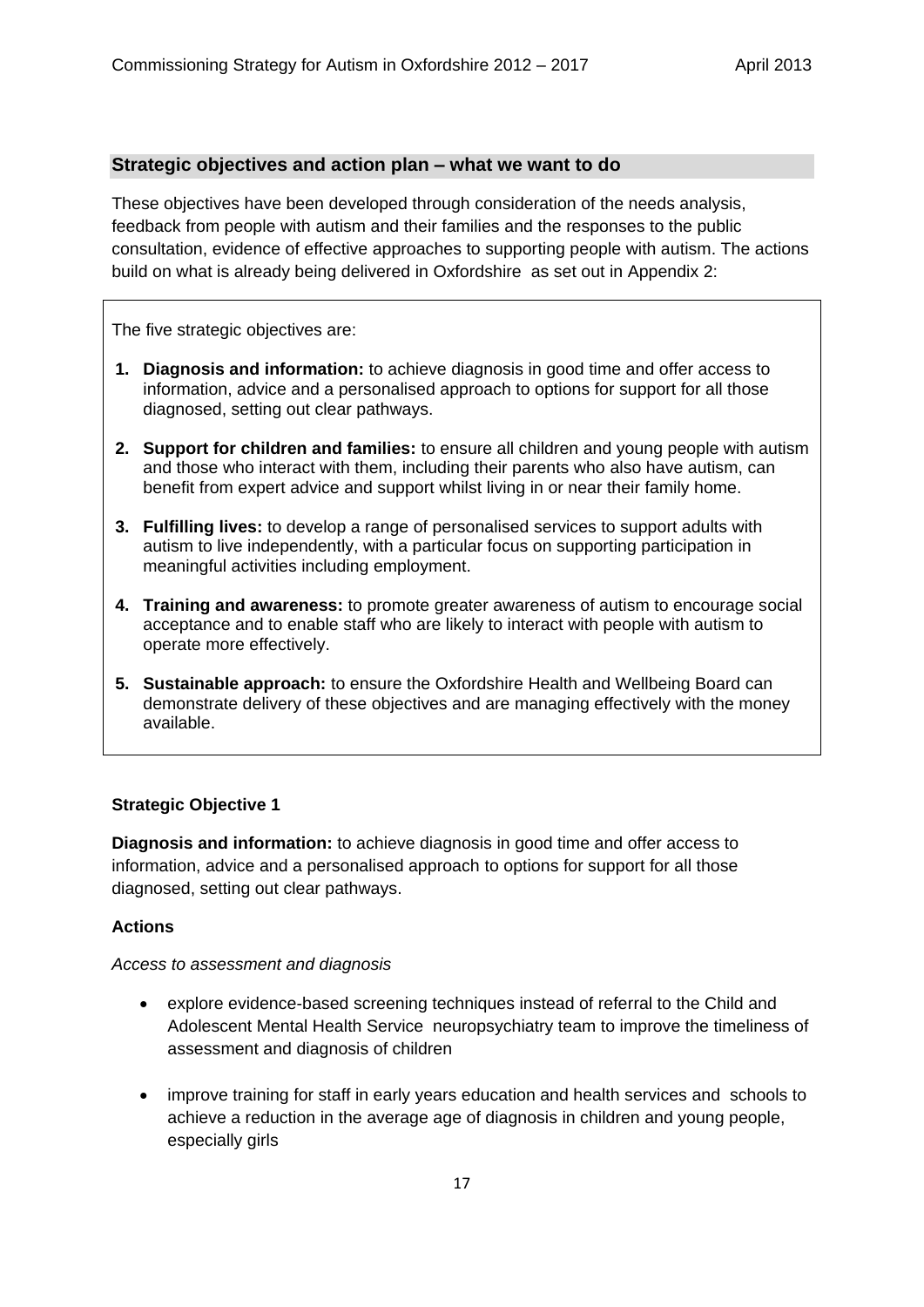- strengthen specialist capacity in mental health services in Oxfordshire to tackle under-diagnosis of autism in those with serious mental illness
- monitor the number of referrals to the new assessment service for adults without learning disability to ensure waiting times are reasonable and there is sufficient capacity

## *Development and implementation of care pathways*

- with service providers, develop care pathways on diagnosis that strengthen joint working between organisations, demonstrate compliance with evidence and statutory guidance, and be prepared for the impact of any new research; such as the possible future reclassification of autism in ICD11 or DSM 5 (Ref 33)
- ensure pathways are consistent and clear to children, young people and adults with autism, their families or carers and to health, education and social care staff
- ensure access to specialists on diagnosis and at as early an age as possible so that specialists can advise on prevention strategies for each individual
- ensure that the pathways include the illnesses that often occur with autism, for example epilepsy and gastroenterology problems and access to universal services such as primary health care
- on completion of the pathways, review cases to make sure that each individual is on the most appropriate and cost effective pathway
- explain the care pathways to education, health and social care staff and publicise them widely to potential users and staff
- with voluntary and community organisations, ensure that people with autism and their families have access to information and advice, and peer networks which help them to feel in control of their lives and to maintain their independence and wellbeing

#### **Strategic Objective 2**

**Support for children and families**: to ensure all children and young people with autism and those who interact with them, including parents on the autism spectrum, can benefit from expert advice and support.

#### **Actions**

#### *Pre-school*

- extend the early years support programme pilot and develop an action plan following evaluation
- develop in the Early Support programme for children five and under with disabilities a multi-agency early years autism service offer for families on diagnosis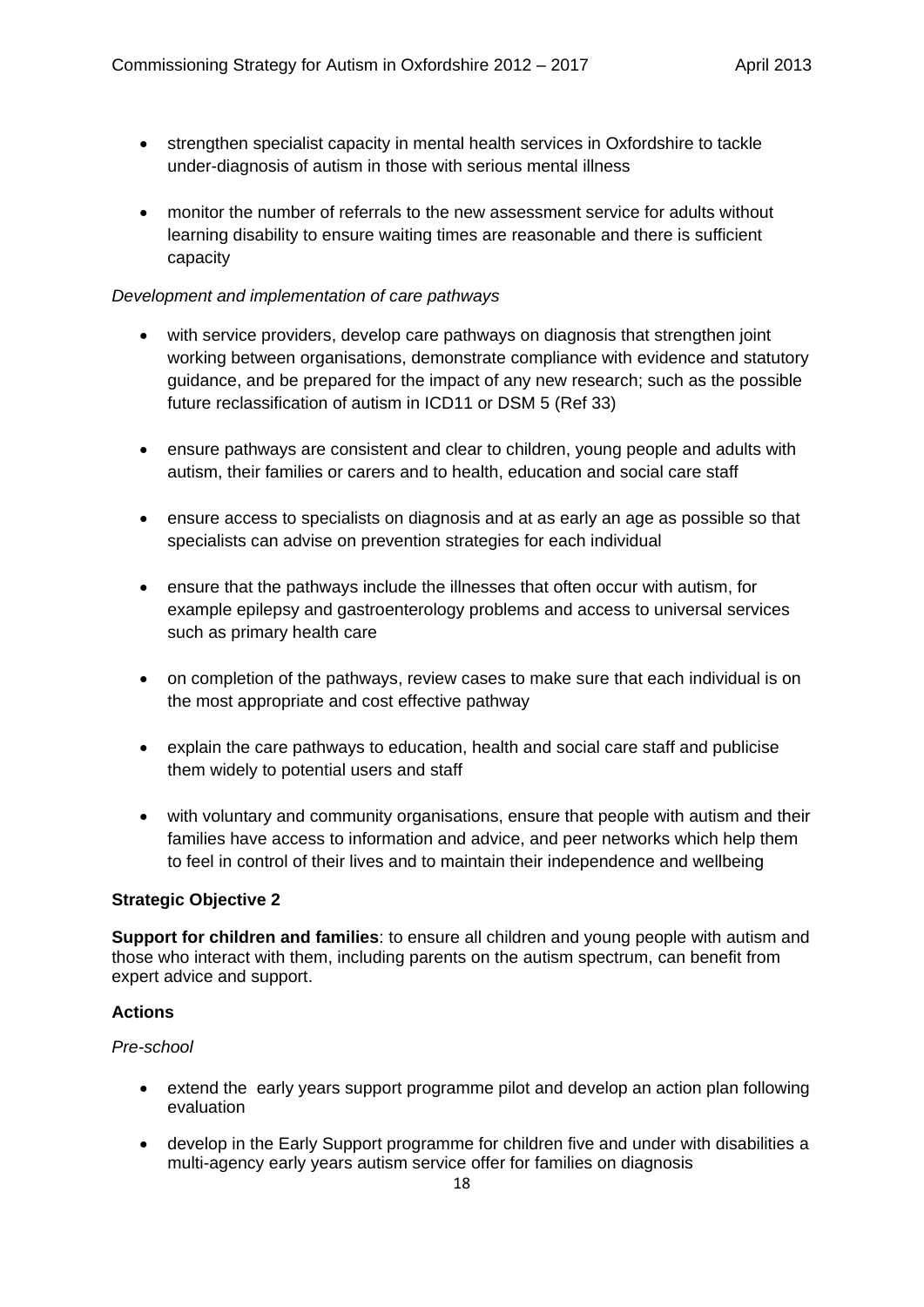#### *School age*

- develop further the model Team around the Child, and Team around the Family where appropriate, ensuring effective co-ordination of services, advocacy and other necessary support for parents on the autism spectrum
- commission programmes for out of school activities, for example social skills training
- ensure sufficient targeted and specialist short break services for autistic children to promote family well-being and prevent family breakdown
- strengthen the local options for parents with school age children with autism so that local specialist provision is parents' first choice and use of special schools out of area can be minimised; reduce the number of out of area placements by 25% by 2016
- further develop the model of special education, including the role of Communication and Interaction Bases, to make sure that all school children with autism are wellsupported whichever school they attend and as far as possible are able to participate in mainstream school activities
- ensure that all school staff are trained in autism awareness by 2016 and develop further awareness programmes for pupils and governors

#### *Transition to adulthood*

- open the planned residential special school for children and young people with autism, learning disabilities and challenging behaviour on schedule in 2014
- commission further places on programmes to improve the social skills and safety of young people
- improve selected aspects of support for transition, including strengthening information, advice and support networks and providing a residential component in specialist Further Education college courses locally
- ensure timely planning of support for young people to enable them to live fulfilling lives with their family and to develop greater independence skills
- seek funding for a residential transition service for 18 24 year olds on the reserved land on the site of the new residential special school

#### *Families and carers*

- support self-help networks for families of children and young people with autism
- ensure access in good time to post-diagnosis training and continued learning opportunties for parents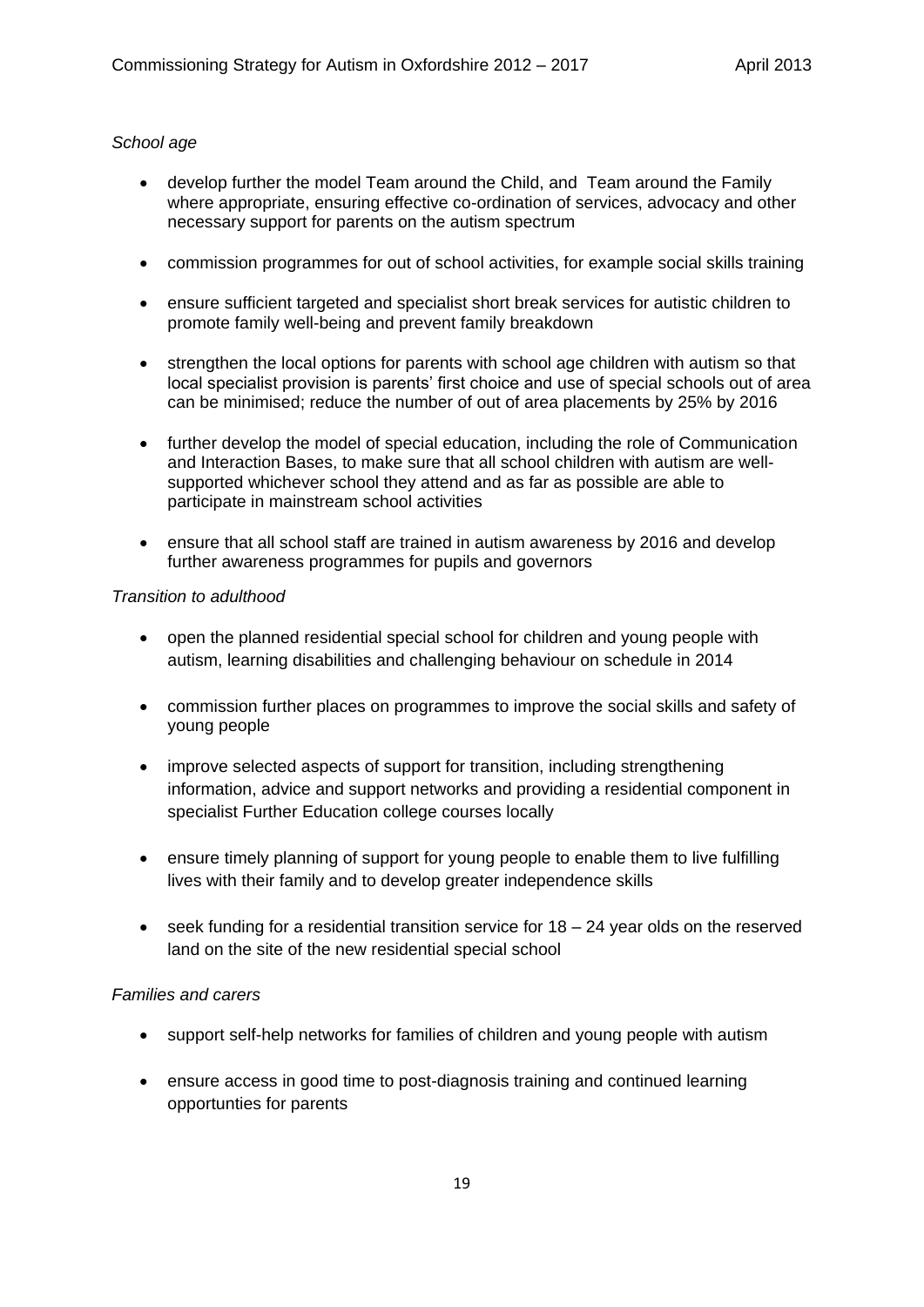ensure that the needs of families of children and young people with autism are taken into account in the revised Joint County Carers Strategy, including the needs of parents with autism

## **Strategic Objective 3**

**Fulfilling lives:** to develop a range of support options for adults with autism to enable more people to live fulfilling lives, with a particular focus on supporting participation in meaningful activities, including employment

## **Actions**

#### *Supported accommodation*

- ensure the needs of people with autism are reflected in the Council's supported housing strategy and shared with the District Councils and developers to secure properties for people in need of supported housing
- support exploration of a cluster model for provision of accommodation for people with higher functioning autism that can be sensitive to particular needs and cost effective
- develop two more clusters of flats for people with autism and learning disabilities to provide cost-effective specialist support in purpose-designed accommodation
- continue to review all out of area placements of adults with autism with a view to developing high quality specialist local services, aiming to enable people with autism who wish to return to Oxfordshire to do so

#### *Safeguarding and quality assurance*

- ensure there is sufficient capacity and expertise in commissioning to assure high quality and safe placements and to support individual commissioners with personal budgets and direct payments to live fulfilling and valued lives
- ensure there are trained staff with access to specialist expertise in all providers of support for people with autism
- ensure that providers of health care for people with autism implement NICE Guidance on clinical effectiveness (Ref. 1)

#### *Meaningful activities, including employment*

 commission evidence-based psychosocial therapies to improve the life skills of adults, as recommended by NICE (Ref. 1)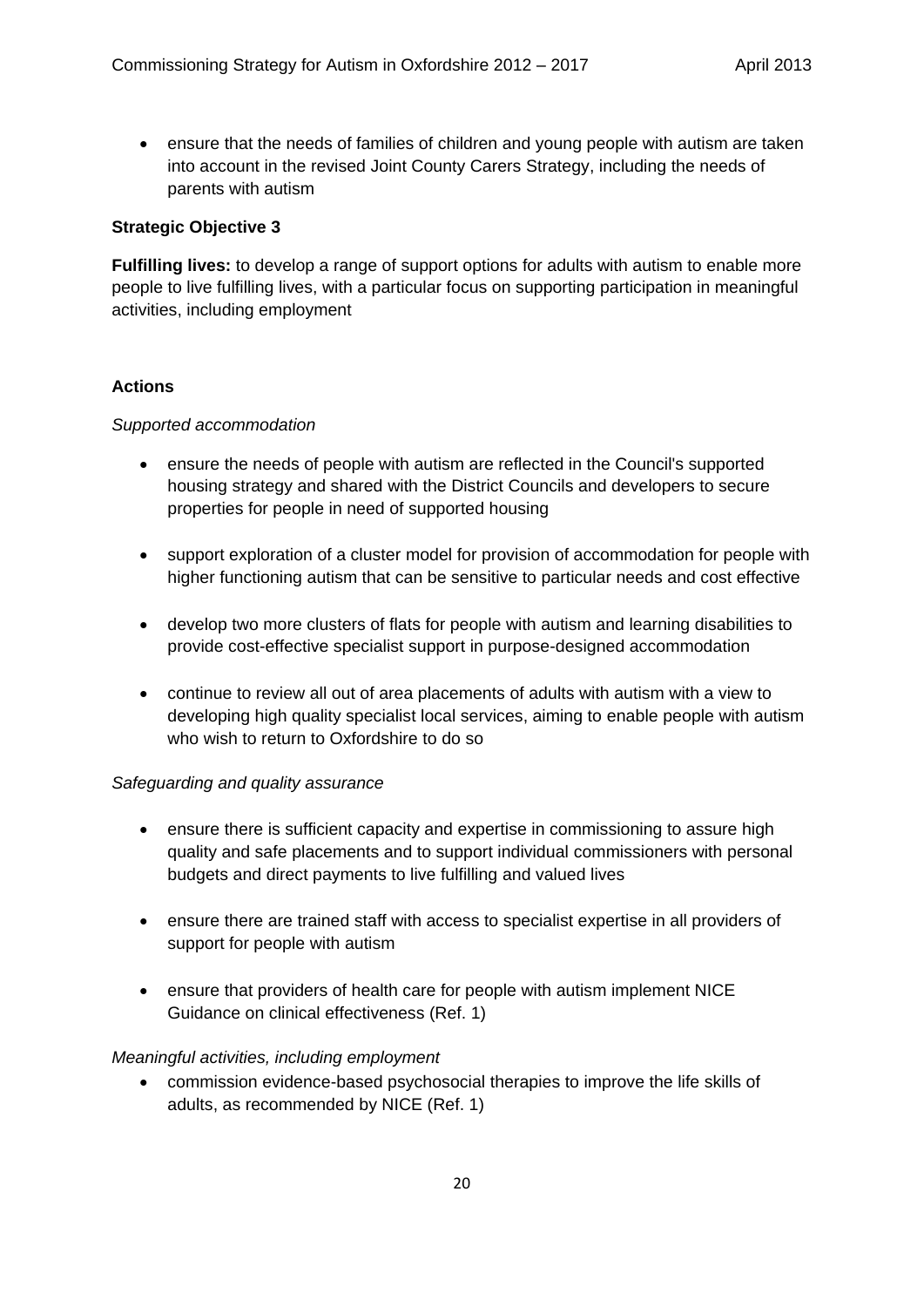- review the options for meaningful activities suited to each individual, including voluntary and paid employment
- evaluate the employment support pilot, and identify whether employment support should be commissioned to complement that provided by the Department of Work and Pensions, with the aim of supporting people with autism to find work, cope with the work environment and retain work over a long period
- following evaluation of the autism awareness training pilot, secure commitment from public and private sector organisations to commission autism awareness training for their staff

#### *Practical support*

- develop capacity to offer occasional practical support for adults with autism without learning disability to help them overcome impairments that make participation in normal activities difficult, for example, managing personal finance
- work with voluntary and community organisations to support the continuation of selfhelp groups and networks

#### *Carers*

 ensure that the needs of carers of adults with autism are taken into account in the review of the Joint County Carers Strategy

#### **Strategic Objective 4**

**Training and awareness:** to promote greater awareness of autism to encourage social acceptance and to enable staff who are likely to interact with people with autism to operate more effectively

#### **Actions**

 ensure that education, health and social care staff who may interact with people with autism are able to recognise characteristics, know how to make referrals for diagnosis, know where to go for specialist advice and support and for assistance with safeguarding concerns and know how to adjust their practice to work successfully with people with autism, including managing challenging behaviour

 $\bullet$ 

- develop a training plan arising from the Training Needs Analysis (Ref. 32), including ensuring that all local authority and NHS contracts include autism awareness training in the employer's portfolio of essential training for employees
- encourage employers of staff of local organisations that may interact with people with autism to provide autism awareness training to fulfil their obligations under the Autism Act 2009 and the Equality Act 2010, for example in banks, shops, leisure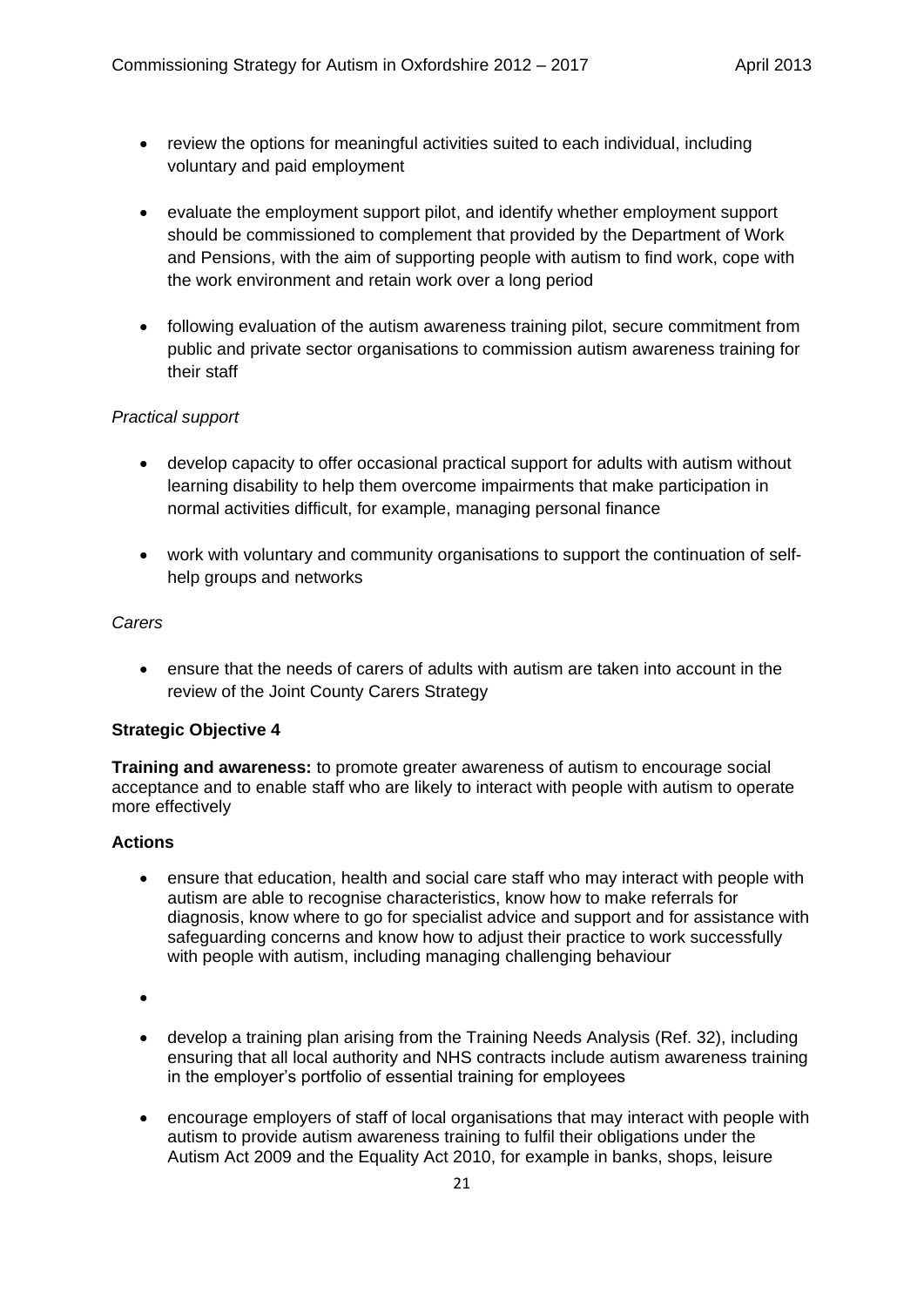facilities, public transport, the Job Centre, DWP offices, the police and criminal justice services

## **Strategic Objective 5**

**Sustainable approach:** to ensure Oxfordshire County Council and Oxfordshire Clinical Commissioning Group can demonstrate delivery of these objectives and are managing effectively with the money available.

#### **Actions**

#### *Planning, involvement and partnership*

- ensure that Oxfordshire's Health and Wellbeing Partnership's Joint Strategic Needs Assessment takes into account the needs of people with autism and use the assessments for planning and commissioning
- seek to co-commission research into the incidence of autism amongst the local prison population and those who come into contact with the police and courts in order to develop prevention strategies
- use the data from the expected increase in the number of adults diagnosed with autism to identify the support and provision that will be required
- develop an effective system of collating information from schools on numbers of children diagnosed to inform planning for transition and adult services
- as the nationally prescribed changes to procedures for support for children and young people with special education needs and disabilities are implemented, ensure that the needs of children and young people are well catered for, especially in the transition to adulthood
- develop a strategy to build positive relationships with individual commissioners who hold personal budgets or receive direct payments
- develop systematic means to involve people with autism and their families and carers in feeding back on their experiences and contributing to service improvement

#### *Governance arrangements*

- review the membership of the Autism Partnership Board to ensure that all key stakeholders are represented and its governance protocol to assure stakeholders that its activities have legitimacy and authority
- seek champions of people with autism on the Health and Wellbeing Board and its Partnership Boards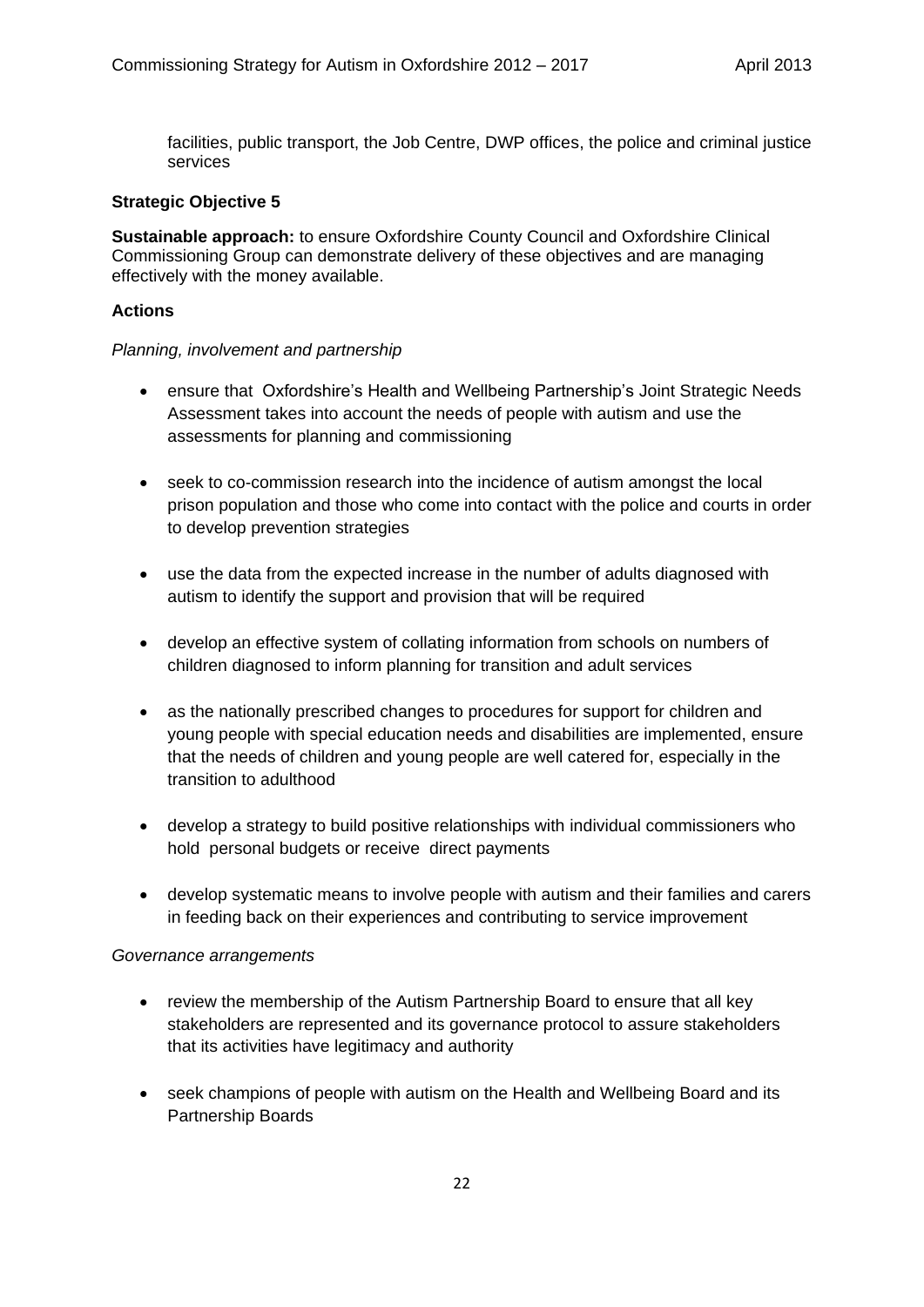ensure that the autism community is involved in the planning processes of the Oxfordshire Health and Wellbeing Partnership and that this autism strategy is reflected in the plans of relevant organisations and the Oxfordshire strategies on learning disability, mental health, older people, carers, and the Children and Young People's Plan

## *Managing effectively with the money available*

- give priority to developing, in close consultation with parents, carers and users, local high quality specialist educational options for children and small scale supported accommodation options for eligible young people and adults to minimise out of area placements
- seek to identify savings from implementation of NICE Guidance on prescription drugs
- monitor the impact of benefits reform on individuals' ability to live independently to prevent crises
- examine opportunities to disinvest in services designed for many users which have high overheads in favour of more flexible and individual options to minimise the risk of loss of service income from individuals who have personal budgets or direct payments
- continue to fund support for people with autism from the current range of education, health and social care budgets rather than seeking to create an autism pool
- invest in preventative support for people with autism who are not eligible for long term specialist health and social care support to prevent crises or intervene early to stop problems escalating; these funds will not be available for personal budgets as the pattern of support will be episodic
- explore prevention and early intervention strategies with the DWP, police and criminal justice system to save avoidable expenditure by these services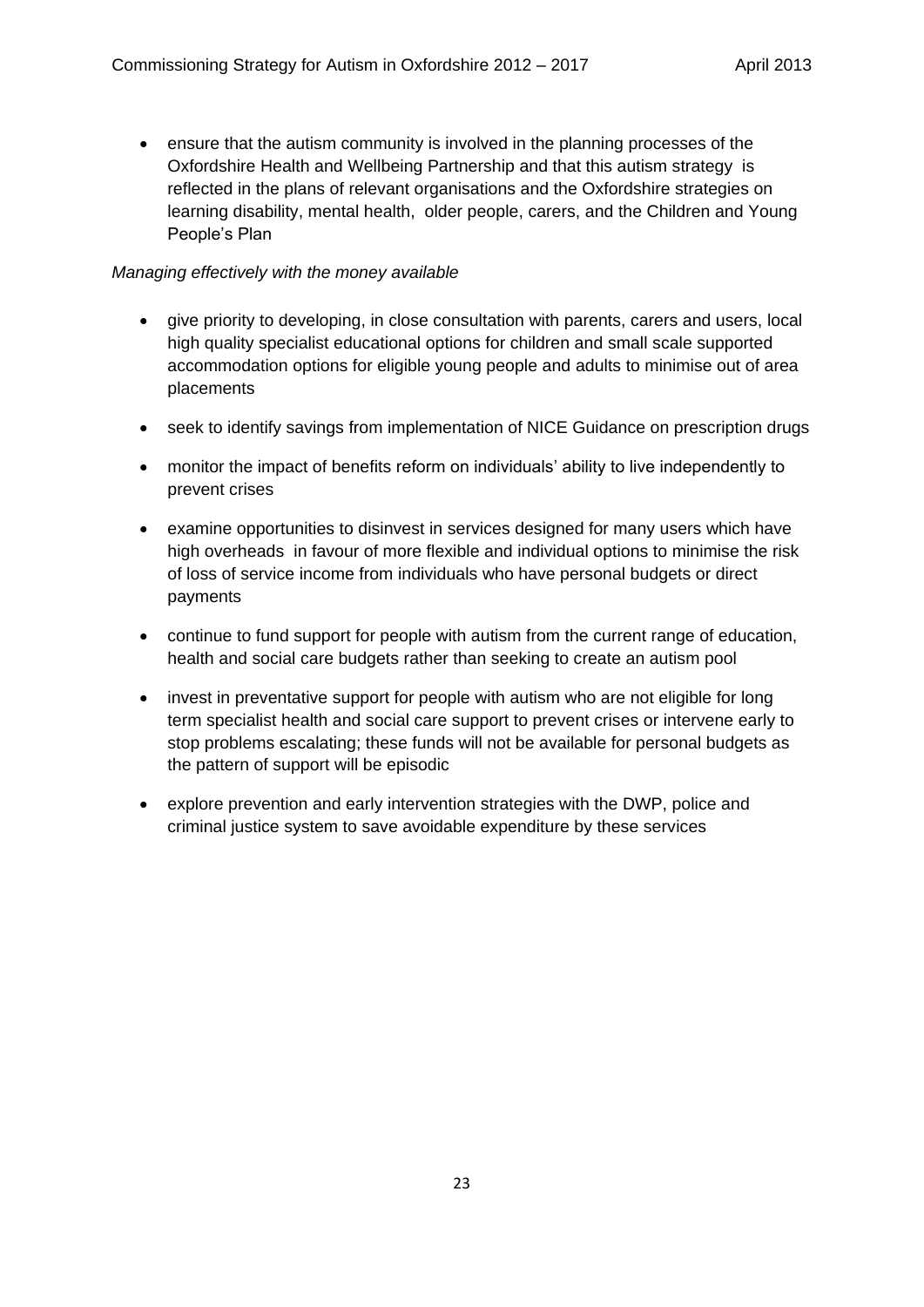## **Measures for 2013/14 – How will we measure progress?**

These priorities and measures are a summary of suggestions made in a preliminary discussion by the Autism Partnership Board on 18 October 2012 and are open to change and further development in response to the consultation process.

#### **Strategic objective 1**

**Diagnosis and information :** to achieve diagnosis in good time and offer access to information, advice and a personalised approach to options for support for all those diagnosed, setting out clear pathways.

| <b>Action</b>                                                         | What would success look<br>like?                                                                                                                                                                    | How would we measure<br>progress?                                                                                                                                                                                                                                                                                                                                              |
|-----------------------------------------------------------------------|-----------------------------------------------------------------------------------------------------------------------------------------------------------------------------------------------------|--------------------------------------------------------------------------------------------------------------------------------------------------------------------------------------------------------------------------------------------------------------------------------------------------------------------------------------------------------------------------------|
| Clear, publicly available<br>care pathways                            | All elements of the care<br>pathways are adequately<br>resourced<br>Education, health, social<br>care and other services,<br>families and the public are<br>aware of and understand<br>the pathways | Seek and use feedback from<br>people with autism and their<br>carers and staff who offer<br>information, advice and referral<br>Monitor waiting times (agree<br>targets to be achieved by<br>March 2014)<br>Monitor the number and nature<br>of enquiries to autism<br>organisations<br>Number of people with autism<br>developing mental health<br>conditions (expected fall) |
| Train non-specialist staff<br>about autism and the<br>care pathway    | Accurate diagnosis early in<br>life, especially in girls                                                                                                                                            | Age of diagnosis of pre-school<br>and school age children<br>Number of adults with IQ over<br>70 identified (expected rise)                                                                                                                                                                                                                                                    |
| Support carers of<br>children, young people<br>and adults with autism | Carers know how to find<br>information and feel<br>supported                                                                                                                                        | Feedback from carers of<br>children, young people and<br>adults with autism                                                                                                                                                                                                                                                                                                    |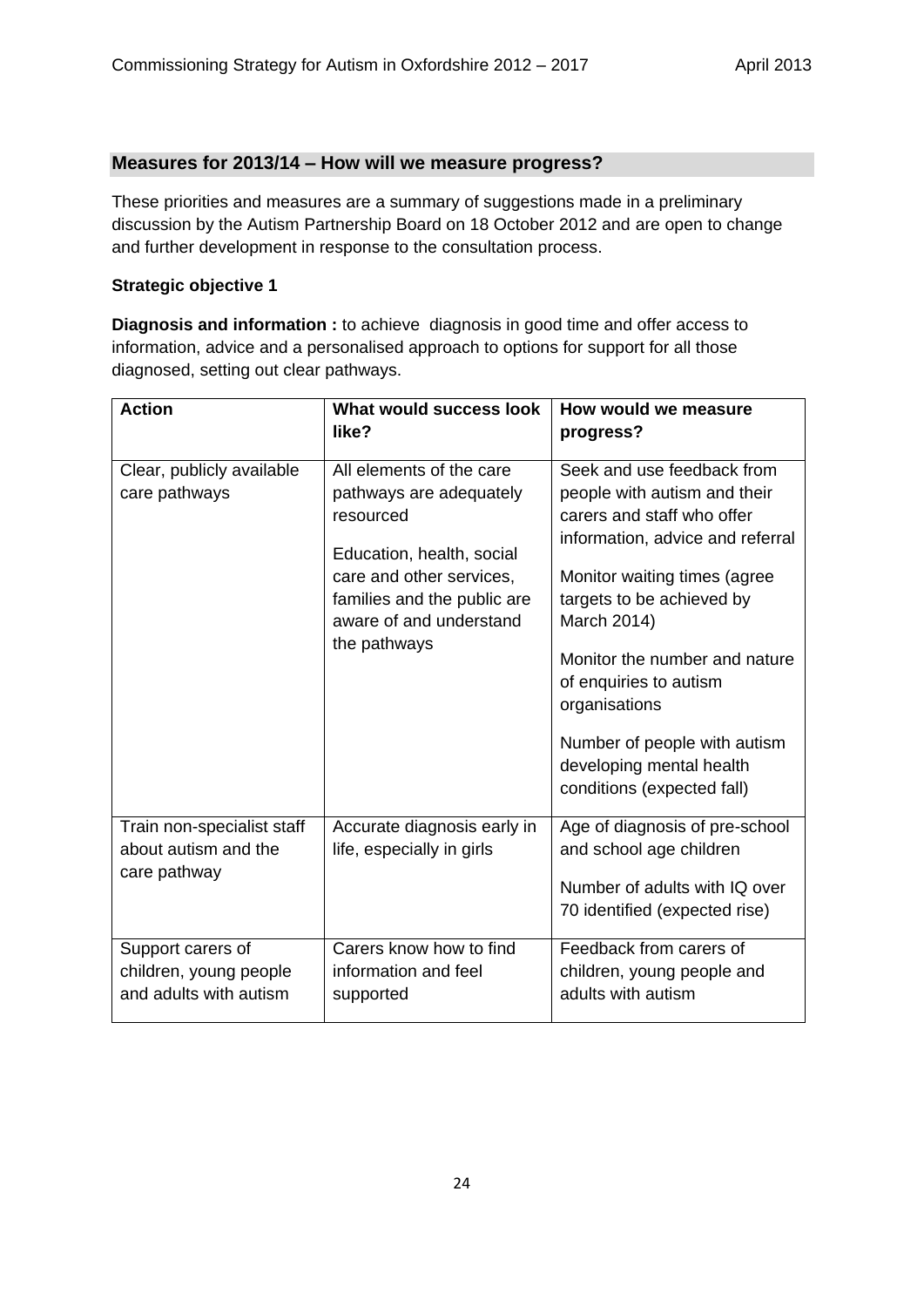# **Strategic objective 2**

**Support for children and families**: to ensure all children and young people with autism and those who interact with them can benefit from expert advice and support whilst living in or near their family home.

| <b>Action</b>                                                                                                                                                                                                                                                                                                  | What would success look                                                                                                                                                                         | How would we measure                                                                                                                                                                                                                                                                                                                                                              |
|----------------------------------------------------------------------------------------------------------------------------------------------------------------------------------------------------------------------------------------------------------------------------------------------------------------|-------------------------------------------------------------------------------------------------------------------------------------------------------------------------------------------------|-----------------------------------------------------------------------------------------------------------------------------------------------------------------------------------------------------------------------------------------------------------------------------------------------------------------------------------------------------------------------------------|
|                                                                                                                                                                                                                                                                                                                | like?                                                                                                                                                                                           | progress?                                                                                                                                                                                                                                                                                                                                                                         |
| Early years                                                                                                                                                                                                                                                                                                    |                                                                                                                                                                                                 |                                                                                                                                                                                                                                                                                                                                                                                   |
| Extend the early years<br>support programme pilot<br>and develop an action<br>plan following evaluation                                                                                                                                                                                                        | Parents feel supported not<br>blamed<br>Staff know what is available                                                                                                                            | Parents' feedback<br>Monitor development by<br>children in the early years'<br>programme<br>Evaluation results for 2014/15                                                                                                                                                                                                                                                        |
| School age                                                                                                                                                                                                                                                                                                     |                                                                                                                                                                                                 |                                                                                                                                                                                                                                                                                                                                                                                   |
| Extend availability of<br>relevant, tailored,<br>personalised supportSet<br>up more post-diagnostic<br>support groups                                                                                                                                                                                          | Parents report children are<br>supported in and out of<br>school                                                                                                                                | Parents' feedback<br>Monitor whether the plans and<br>potential forparticipating<br>children are being met                                                                                                                                                                                                                                                                        |
| <b>Transition</b>                                                                                                                                                                                                                                                                                              |                                                                                                                                                                                                 |                                                                                                                                                                                                                                                                                                                                                                                   |
| Extend availability of<br>relevant, tailored,<br>personalised support to<br>prepare for adulthood<br><b>Extend College and work</b><br>experience options<br>Develop and implement<br>plans for local specialist<br>services for those with<br>high needs in good time<br>to prevent out of area<br>placements | More young people in work<br>More young people<br>successfully completing<br>education and training<br>courses<br>More young people are<br>supported to live<br>independently in<br>Oxfordshire | Numbers in work (agree<br>targets to be achieved by<br>March 2014)<br>Drop out rates (agree targets<br>to be achieved by March 2014)<br>Numbers in education and<br>training (agree targets to be<br>achieved by March 2014)<br>Number in supported living in<br>Oxfordshire and number of of<br>out of area placements<br>Feedback from people with<br>autism and their families |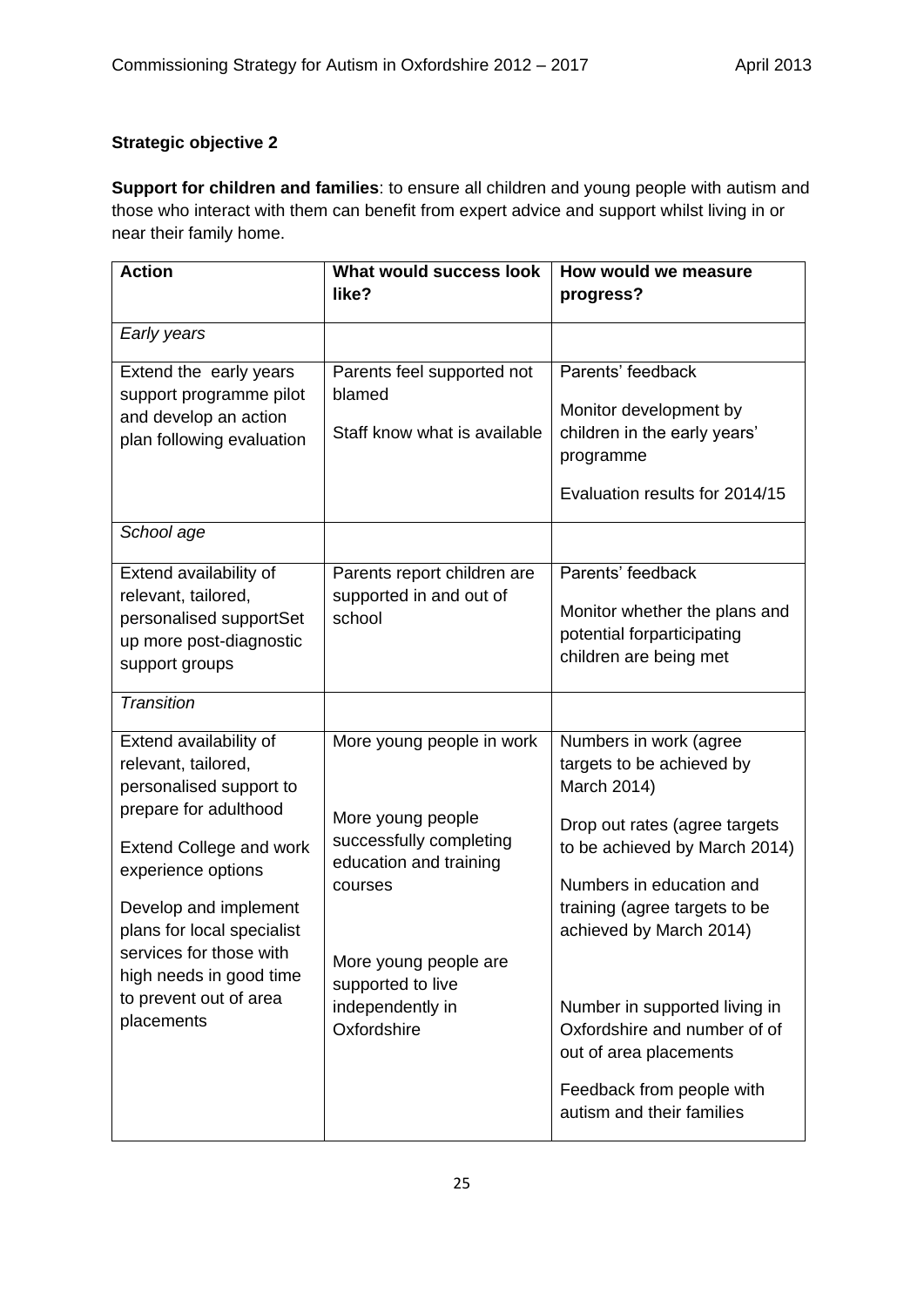## **Strategic objective 3**

**Fulfilling lives:** to develop a range of personalised services to support adults with autism to live independently, with a particular focus on supporting participation in meaningful activities including employment.

| <b>Action</b>                                                                                                                  | What would success look<br>like?                                                                                         | How would we measure<br>progress?                                                                                                    |
|--------------------------------------------------------------------------------------------------------------------------------|--------------------------------------------------------------------------------------------------------------------------|--------------------------------------------------------------------------------------------------------------------------------------|
| Support participation in a<br>range of meaningful<br>activities to suit<br>individuals including<br>voluntary and paid work    | Most working age adults<br>with autism participate<br>regularly in meaningful<br>activity                                | Monitor numbers who take up<br>meaningful activities (agree<br>targets to be achieved by<br>March 2014)<br>Feedback from individuals |
| For those with high<br>needs, develop more<br>good local specialist<br>support options and<br>reduce out of area<br>placements | More local options for<br>people with autism and<br>their families<br>Out of area placements are<br>increasingly unusual | User and parent feedback<br>Number in out of area<br>placements (agree targets to<br>be achieved by March 2014)                      |

## **Strategic objective 4**

**Training and awareness:** to promote greater awareness of autism to encourage social acceptance and to enable staff who are likely to interact with people with autism to operate more effectively.

| <b>Action</b>                                                              | What would success look<br>like?                                                                                                                                                                                        | How would we measure<br>progress?                                                                                                          |
|----------------------------------------------------------------------------|-------------------------------------------------------------------------------------------------------------------------------------------------------------------------------------------------------------------------|--------------------------------------------------------------------------------------------------------------------------------------------|
| Agree a five year training<br>plan and start to<br>implement it in 2013/14 | More education, health and<br>social care staff are able to<br>work effectively with people<br>with autism<br>Staff in services that<br>interact with people with<br>autism make reasonable<br>adjustments because they | Number of staff completing<br>specific autism training<br>Feedback from those receiving<br>training<br>Feedback from people with<br>autism |
|                                                                            | are autism aware                                                                                                                                                                                                        |                                                                                                                                            |
| Include autism<br>awareness training as an                                 | Contractors take<br>responsibility for                                                                                                                                                                                  | Number and proportion of<br>contractors' staff who receive                                                                                 |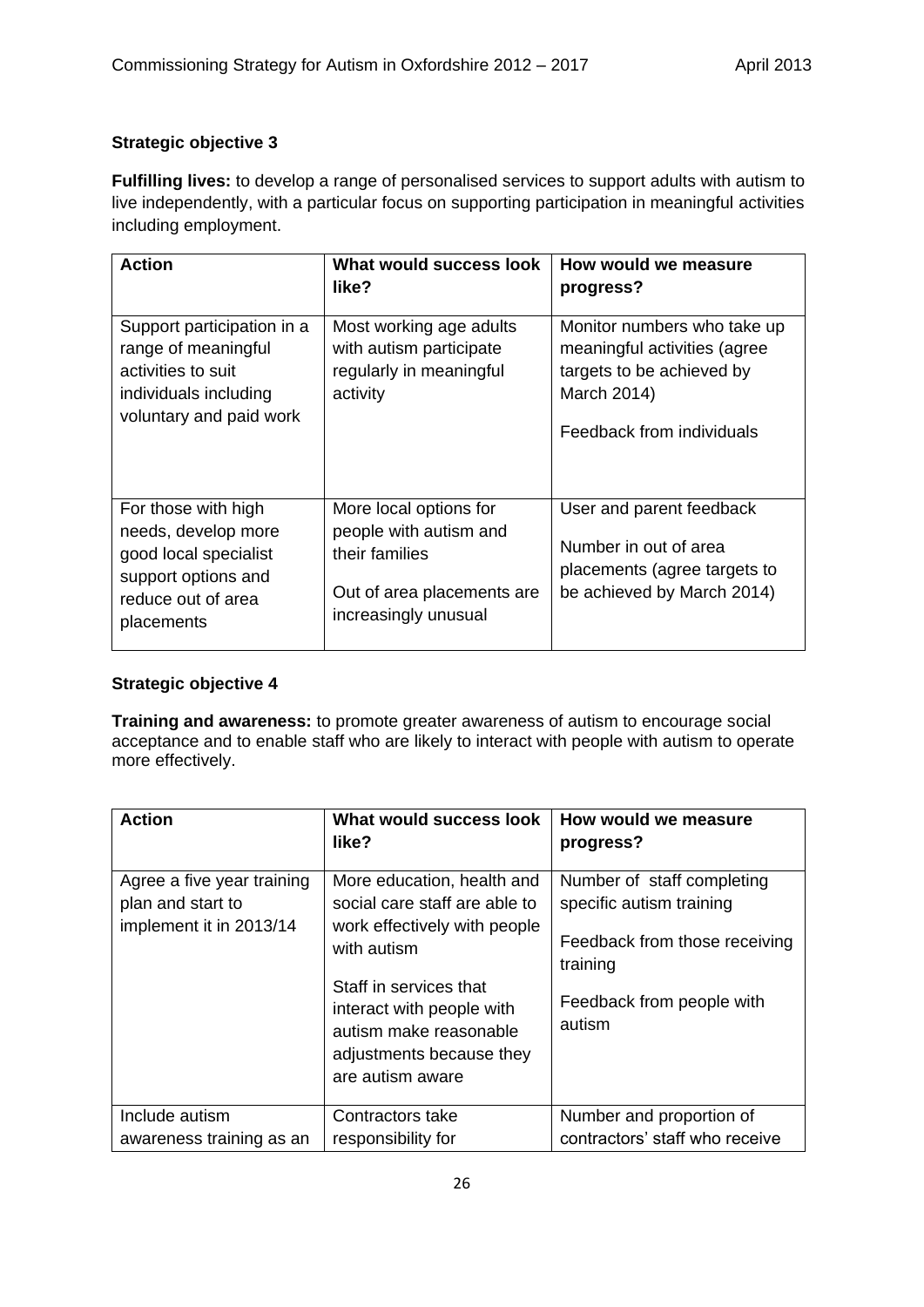| employer requirement in<br>local authority and NHS<br>contracts as they are<br>reviewed | commissioning and<br>monitoring the<br>effectiveness of training | training<br>Feedback from people with<br>autism |
|-----------------------------------------------------------------------------------------|------------------------------------------------------------------|-------------------------------------------------|
| Develop the Autism<br>Partnership Board as a<br>model of good practice                  | All Board members are<br>able to participate fully               | Feedback from Board<br>members                  |

## **Strategic objective 5**

**Sustainable approach:** to ensure Oxfordshire County Council and Oxfordshire Clinical Commissioning Group can demonstrate delivery of these objectives and are managing effectively with the money available**.**

| <b>Action</b>                                                                                                      | What would success look<br>like?                                                                                       | How would we measure<br>progress?                                                                             |
|--------------------------------------------------------------------------------------------------------------------|------------------------------------------------------------------------------------------------------------------------|---------------------------------------------------------------------------------------------------------------|
| Develop stronger<br>connections with the<br>Health and Wellbeing<br>Board and its joint<br>planning infrastructure | All service planning takes<br>into account the Strategy<br>for Autism in Oxfordshire                                   | There are autism champions<br>on the Health and Wellbeing<br>Board and its Partnership<br>Boards by July 2013 |
| <b>Ensure the Joint Strategic</b><br>Needs Assessment takes<br>into account people with<br>autism                  | the needs of people with<br>autism are considered<br>alongside the needs of the<br>people of Oxfordshire as a<br>whole | The next JSNA includes<br>recognition of the needs of<br>people with autism                                   |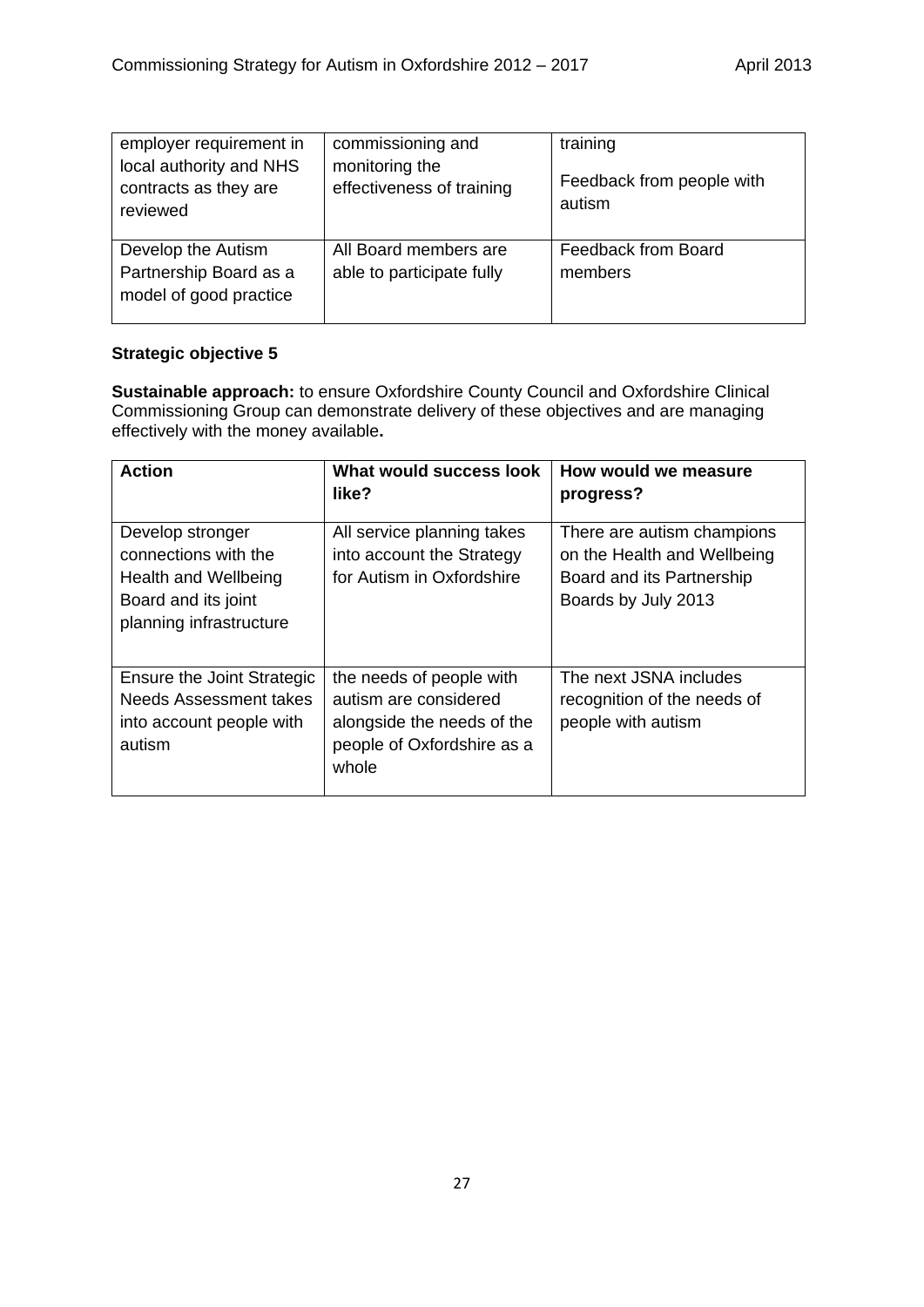## **Appendix 1**

#### **Range of support shown to be useful for adults with autism**

From 'Improving access to social care for adults with autism', Social Care Institute for Excellence Guide 43, 2011

- diagnostics services
- consultancy and advice
- outreach to prevent family breakdown
- social groups and skills training
- education, training and employment support
- accommodation advice
- brokerage and advocacy
- support with practical tasks, e.g. form-filling
- specific social spaces structured around specific interests
- life coaching
- buddy schemes
- mentoring
- Personal Assistants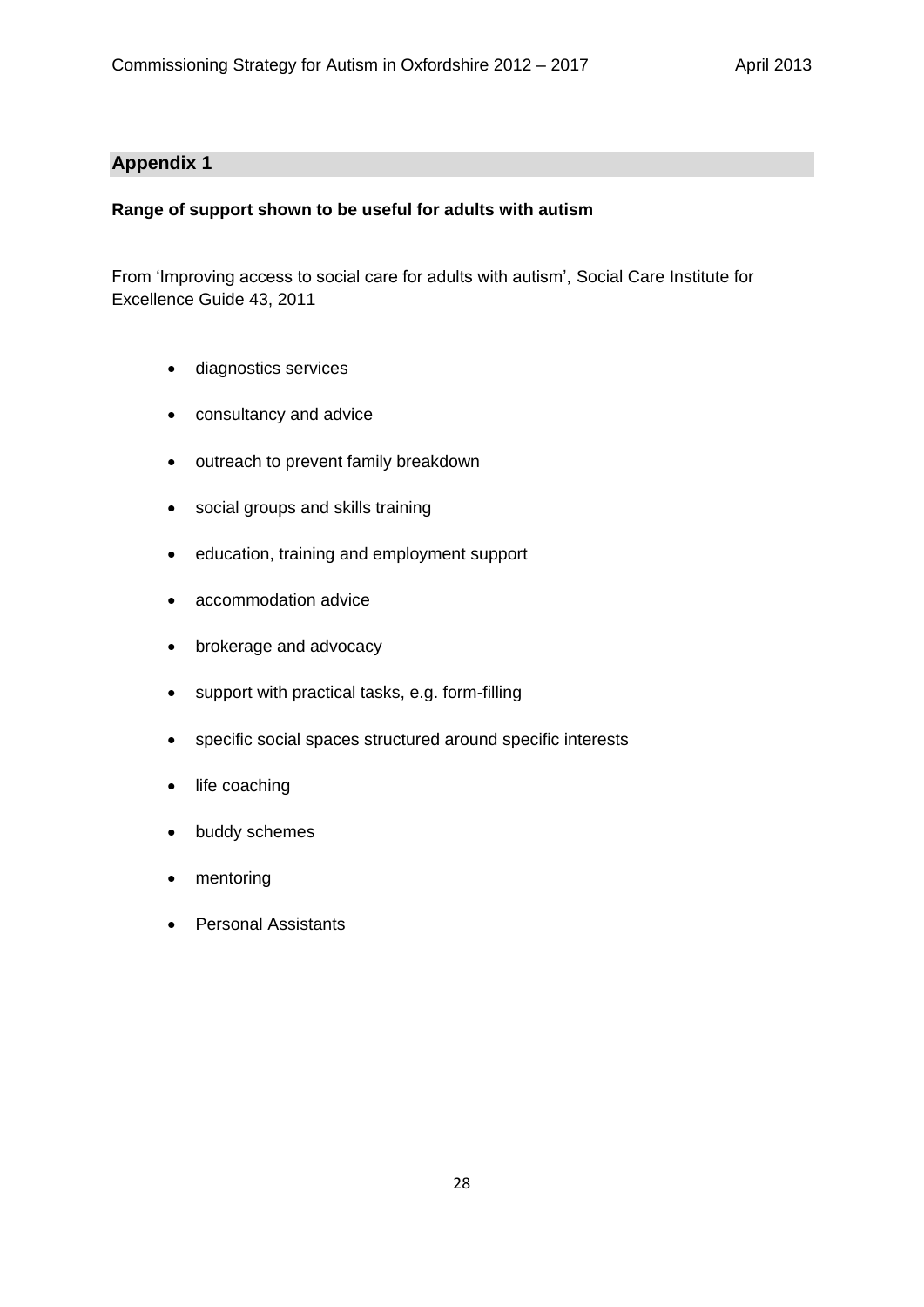## **Appendix 2**

**Current care pathways - the summary below describes what is already happening in services and was used as the foundation from which to suggest what actions were needed to deliver the objectives:** 

## **Children five and under**

- diagnosis and assessment by the multi-disciplinary Child Development Team following referral from primary health care or early years services where parents or professionals are concerned about developmental difficulties
- information and advice offered on diagnosis, families offered the Autism Education Trust's DVD 'Autism – Receiving and Understanding a Diagnosis'
- referral or self-referral to Autism Family Support, a project managed by the charity Children in Touch, providing information, advice, training and support groups for parents and other carers
- continuing advice and support may be offered from the Child Development Team and if appropriate, specialist education
- families of children with severe disabilities may be eligible for Early Support, which co-ordinates relevant specialist health, education and social care services
- an Early Years Autism Project is being piloted to improve the skills of pre-school children with autism and to enable children to start school with an agreed plan for their special needs (Ref. 20).

## **Children over five**

*Diagnosis, assessment and support* 

- diagnosis and assessment by the Child and Adolescent Mental Health Service neuropsychiatry team, following referral from primary health care or school where parents or professionals are concerned about developmental difficulties
- information and advice offered on diagnosis, families offered the Autism Education Trust's DVD 'Autism – Receiving and Understanding a Diagnosis'
- continuing advice and support may be offered from the Child Development Team
- families of children with severe disabilities may receive intensive care from a Team around the Child, knowledgeable staff advised and supported by specialists in autism and relevant co-existing conditions, co-ordinated by a social worker or other lead professional
- support services for higher functioning autistic children and their families from Autism Family Support funded by the County Council, grants and donations ; services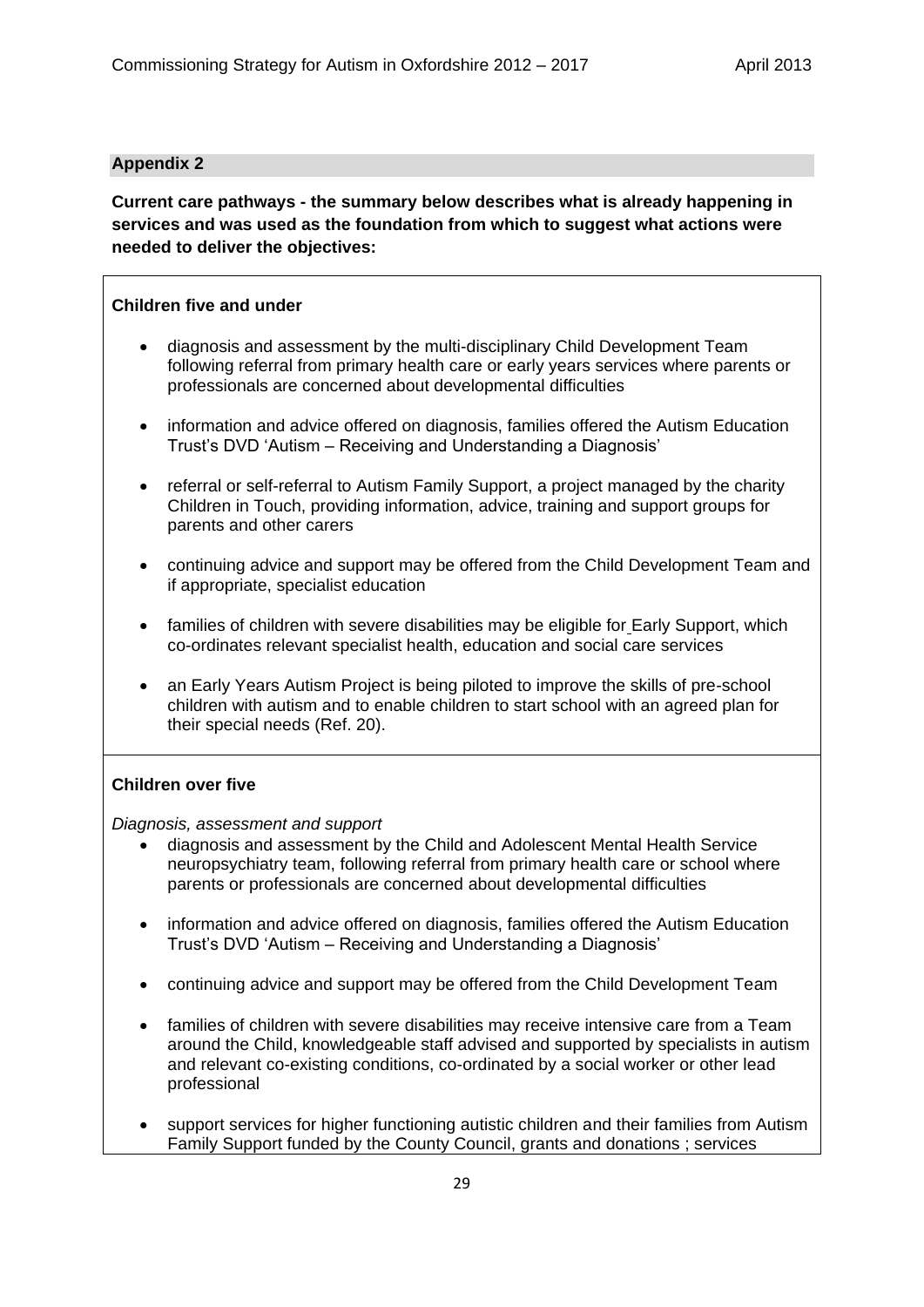include youth groups, holiday activities, a social skills group for young people with Asperger's Syndrome/High Functioning Autism and a family support worker and mentoring.

## *Special education*

- specialist education options in local special schools, at home, in eight Communication and Interaction Resource Bases attached to mainstream schools or in mainstream classes with support from Resource Base staff
- teachers and teaching assistants in mainstream schools are supported and advised in their work with children with autism by experts in the County Council's Specialist Advisory Teams
- a small number of children are educated in special residential schools outside the county
- the County Council is developing a special school with residential and day places for young people aged 11 - 19 with autism, severe learning disabilities and challenging behaviour which will provide an option for 20 to 30 young people, some of whom are currently in out of area schools and some of whom are now educated locally
- the operation of Resource Bases is changing to enable more children to benefit, to allow young people to access specialist support nearer to home and to offer more short term and part time placements to support children to participate in their local school
- specialists in the Resource Bases will spend more time training and supporting the professional development of teachers and teaching assistants so that they can meet the needs of more children with autism with confidence

## **Young people**

- the care pathway for diagnosis for young people whose autism is not diagnosed until late in their school career is the Child and Adolescent Mental Health Service neuropsychiatry team
- the new special school, due to open in 2014, is being designed to equip students for adult life; techniques developed at the school will be made available to other institutions serving young people in the County
- the County Council's Childrens' Disability Service funds Autism Family Support to support young people 14 – 25 and their parients
- the Further Education Colleges provide support for students with autism so that they can participate in mainstream courses
- the County Council's Specialist Advisory Service offers services to Abingdon and Witney College enabling 80-90 students to participate in mainstream FE courses in that college
- some of the colleges offer specific vocational and life skills courses for students with autism.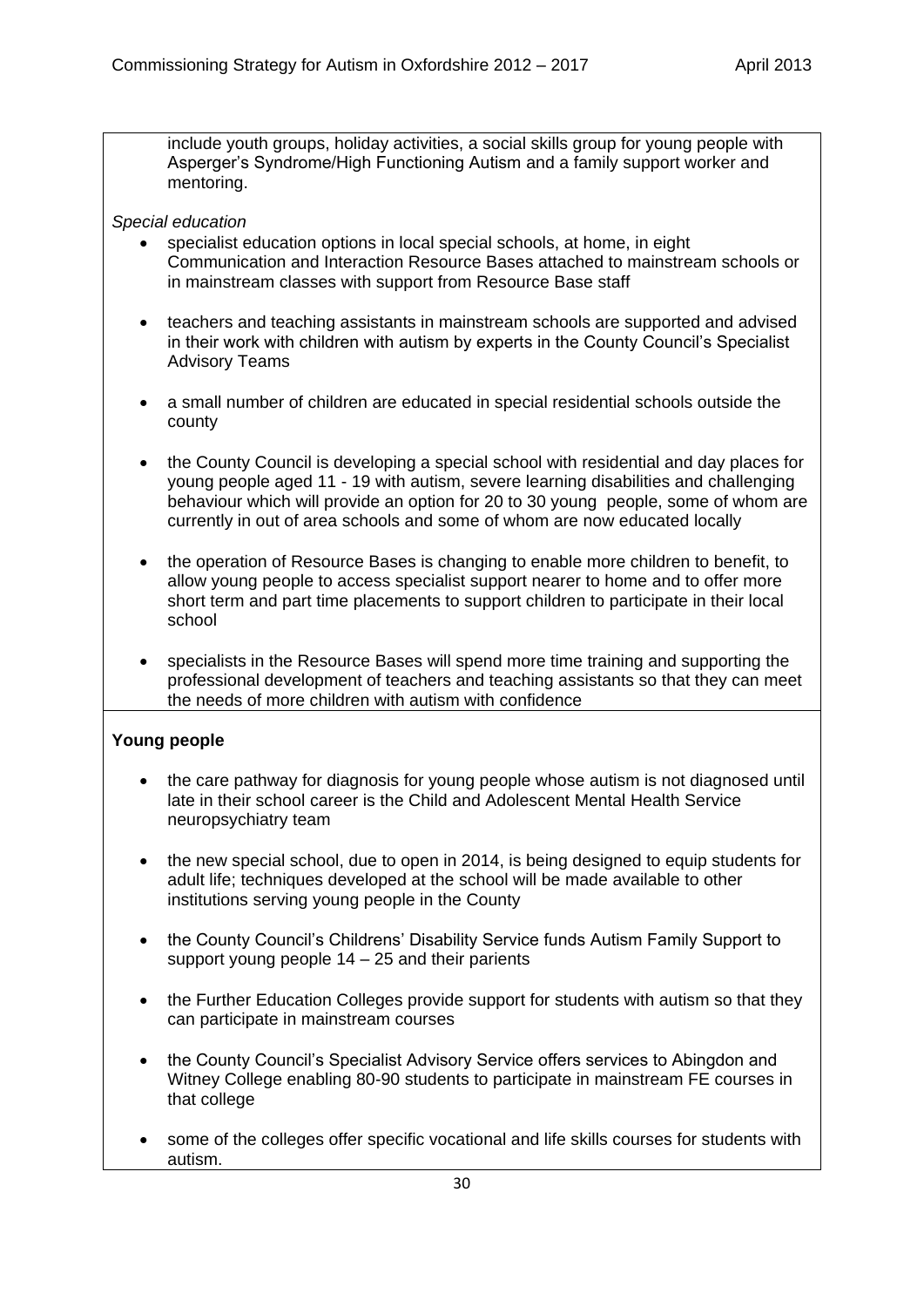the Specialist Advisory Service supports young people with autism who can attend university to negotiate appropriate support.

## **Adults**

## *Diagnosis and assessment*

- adults with learning disability and low social functioning who may also have a diagnosis of autism are supported by the specialist learning disability team which has access to appropriate expertise
- there may be some under-diagnosis amongst adults who are supported by the specialist learning disability team but care managers know the individuals in their care very well and in the main have learnt how best to support them
- the specialist mental health service for Oxfordshire has some expertise in autism, but there may be under-diagnosis or misdiagnosis (Ref. 1)
- to fill the gap in diagnostic services for people who may have autism but do not have a learning disability nor a serious mental illness, Oxfordshire has commissioned a choice of three assessment services for adults without learning disability accessible by GP referral
- assessors will offer those diagnosed with autism information and advice and the opportunity for a 1:1 or group follow up session on coping strategies (Ref. 10)

## *Model for team working*

- Oxfordshire is developing a new model for integrated health and social care team working featuring a single access point and assessment process. It will be essential that staff in these teams are by adult social care team members trained to be aware of autism and can offer sources of information and advice and arrange access to specialists if appropriate
- this model aims substantially to reduce the risk of people with autism falling through the gap caused by the previous organisation of adult health and social care, for example the needs of people with autism for supported housing will be considered alongside the needs of others who cannot live independently without support . .
- the County Council is recruiting a senior social worker with expertise in autism to increase its capacity to train adult social care team members and offer advice and support; the appointee will carry a small caseload of the individuals with the most complex needs

## *Adults with autism who are eligible for long term support from specialist health and social care services*

- most live in or near Oxfordshire in registered care homes, supported accommodation or with their families; support staff are trained about autism and get to know the person they are caring for, a critical feature as people with autism differ considerably in their range of needs (Ref. 3)
- some adults with autism are placed outside Oxfordshire, either in long term facilities or for short term assessment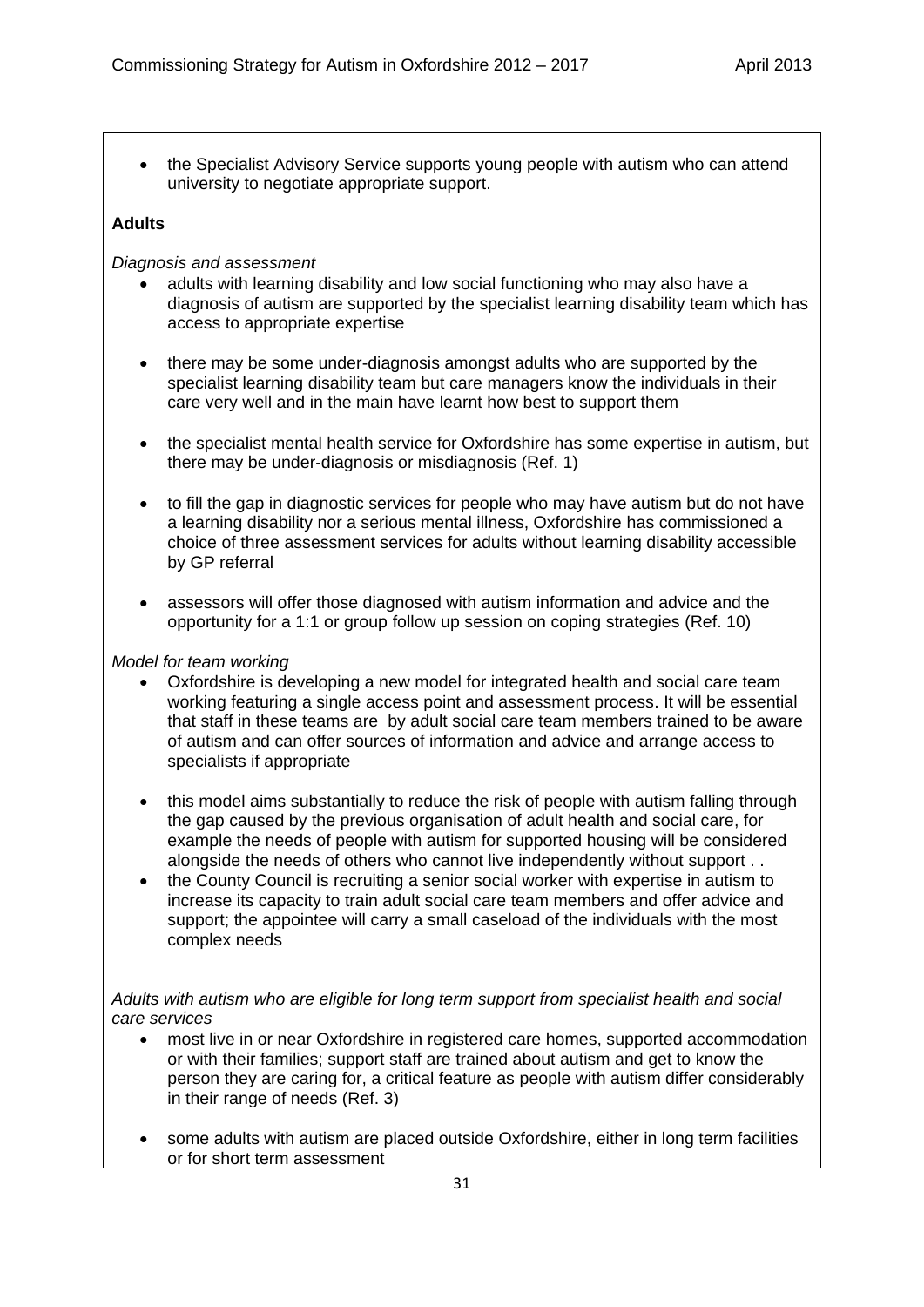- NHS Oxfordshire is reviewing the care arrangements of a small number of people with autism who are supported outside the county with a view to scope the possibility of developing higher quality supported living in the area
- Oxfordshire is discussing with expert providers the possibility of developing clusters of supported accommodation which may be cost effective and exploring greater use of assistive technology
- commissioning practice is being reviewed in the light of the Serious Case Review into Winterbourne View Hospital (Ref. 21) to ensure people with autism outside the area are safeguarded and enabled to live fulfilling lives
- providers of NHS services for people with autism are reviewing access to health services to ensure compliance with NICE Guidelines, in particular to include in care plans appropriate access to psychological therapies and reviews of prescribing

*Adults with autism who do not qualify for long term support from specialist health and social care services*

- information and advice is available from the County Council and the NHS in Oxfordshire
- GPs can refer people with autism who are anxious or suffering from stress or depression to their local Talking Therapy service,
- there is a specialist autism employment support pilot which helps people retain, return to and be ready for employment or to engage in meaningful activity
- the County Council funds Autism Oxford to run a pilot Autism Alert Card scheme; the Cards are held by people with autism for presentation when they are in a situation where they cannot easily explain their behaviour
- the County Council and NHS in Oxfordshire also funds a partnership between Autism Oxford, NHS and NAS to pilot awareness training courses for GPS, health & social care, police and probation staff and staff in the criminal justice system, counsellors etc.

# **Support for families and carers of people with autism**

- information and advice is available from Oxfordshire County Council, Autism Fanmily Suport, Carers Oxfordshire and the 24 hour helpline service run by the National Autistic Society
- carers of children, young people and adults with autism are entitled to an assessment of their social care needs and may be able to access respite breaks, peer support, information and advice or other services through the same routes as carers of other people with disabilities or long term conditions (Ref. 22)
- a draft revised Joint County Carers Strategy has been published for consultation, 10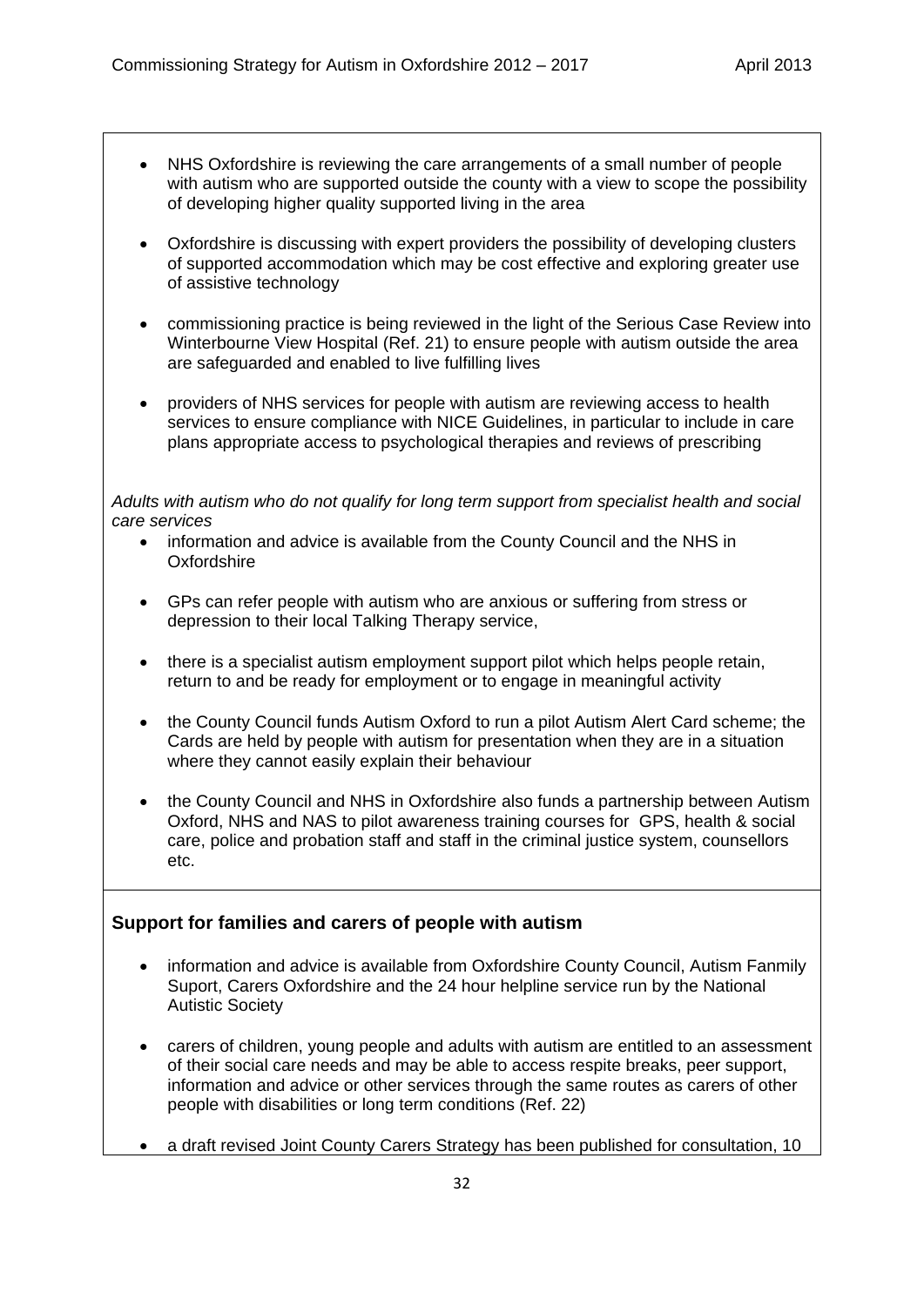December to 1 February 2013, and views will be sought from the autism community

- families and carers can access information and advice from OCC, Carers Oxfordshire and the 24/7 helpline service run by the National Autistic Society
- as 90% of people with autism have members of their extended family with the condition, families with autistic children who have severe disabilities may receive support from a Team around the Family in addition to the support each individual may receive to promote their independence
- parents and if appropriate siblings are able to participate in specialist training so they can reinforce at home the special education and behaviour management which their child experiences at school
- families with a child who has autism have access to a range of specialist short break services - about 600 of the 1300 children who use these services are on the autistic spectrum, including Asperger's syndrome
- the County Council has facilitated creation of some Young Carers groups in schools which are effective for siblings of young people on the spectrum

## **Appendix 3**

## **Summary of national policy and guidance**

#### **General**

Policy in England is rights-based. People with disabilities are entitled to the same protections, aspirations and life chances as other people. This principle informs the framework of law for society as a whole, not just the education, health and social care sectors. People with autism and parents of children with autism, as others who have disabilities which impact on their ability to perform normal activities, may be eligible for benefits from the Department of Work and Pensions. They are entitled to expect reasonable adjustments to be made to enable access to services<sup>1</sup> and to be treated equally<sup>2</sup>.

#### **Education, health and social care for children and young people**

Education, health and social care authorities have specific responsibilities for supporting children and young people with autism to achieve their potential, as for other children with disabilities or impairments for whatever reason. For those with complex needs, the Government is reforming the Statement system. From 2014, subject to legislation, the relatively small number of children and young people with complex needs will have an Education, Health and Care Plan and a right to a personal budget. For the first time, the entitlement to a Plan will continue until the age of 25 to smooth the transition to adulthood<sup>3</sup>.

**.** 

<sup>1</sup> Disability Discrimination Act 2005

<sup>&</sup>lt;sup>2</sup> Equality Act 2010

 $3$  Support and Aspiration: a new approach to special education needs and disability, Prgress and Next step, Department for Education May 2012 and Cm 8438 Draft Legislation on Reform of Provision for Children and Young People with Special Educational Needs, Sept 2012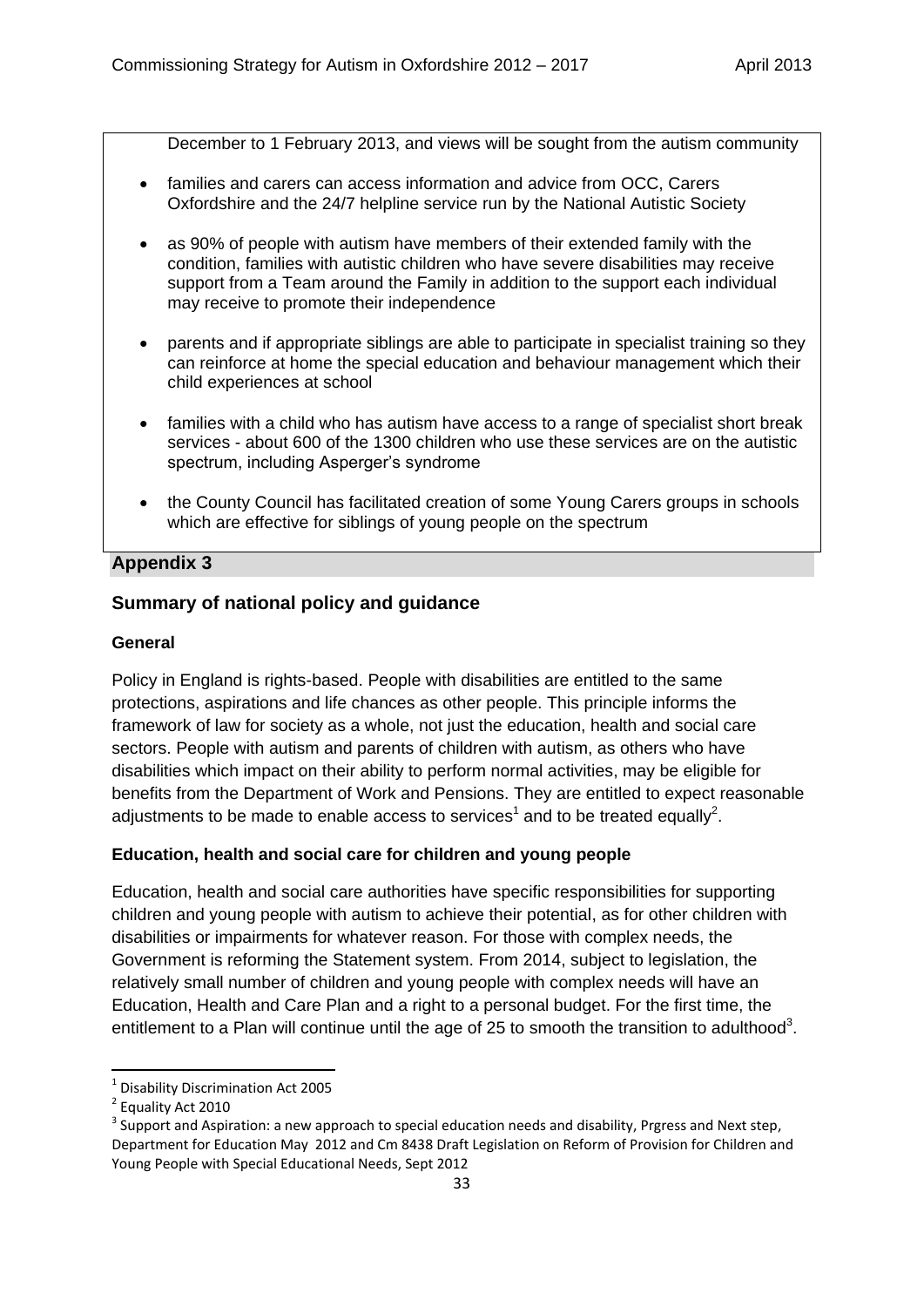For those with less complex needs, the duty on local authorities to support special educational needs will continue.

#### **Health and social care for adults**

#### *Reform of adult social care*

Current policy is to support people with disabilities starting with the individual, their wishes, aspirations and needs and enabling the individual to choose their own package of support. The current Government's policy, supported by the Association of Directors of Adult Social Services, is to extend personal budgets to everyone with a package of care and to change the role of social services authorities to strategic commissioners. A small minority of people are eligible for personal budgets under the current system but these take up most of the time of social services staff as well as the vast majority of funds.

The Government proposes to re-orient social care to 'promote well-being and independence at all stages to reduce the risks of people reaching crisis point, and so improve their lives<sup>14</sup>. A draftBill has been published to enable consultation and pre-legislative scrutiny<sup>5</sup>. The Bill proposes to establish a duty on local authorities to incorporate preventative practice and early intervention into care commissioning and planning. It will also consolidate and simplify the law on adult social care following the Law Commission's review $6$ . The legislation will provide for a needs-led definition of eligibility (rather than service or diagnosis led definitions). There will be national eligibility criteria and those eligible for a package of care will have a right to a personal budget. For those not eligible for a package of care, the Government proposes significantly to strengthen national and local information and signposting so that individuals can more easily arrange their own support. It proposes that the role of social workers should change from case management to promoting active communities and empowering people to make their own decisions. There are also proposals

to improve support for carers, including a new entitlement to support for carers to maintain their well-being.

#### *Implications of the Government's response to the Winterbourne View failures*

In its final response to the reviews about the failures at Winterbourne View hospital<sup>7</sup> the Government reiterates longstanding national policy that people with learning disabilities or autism and mental health conditions or behaviour described as challenging should be supported to live in their own homes or small scale registered care homes near their family home. It expects a 'dramatic' reduction in the number of hospital places for this group from the current approximately 3,000. NHS commissioners and local authorities in England are expected to develop appropriate local housing options to minimise their out of area

**.** 

<sup>&</sup>lt;sup>4</sup> 'Caring for our future: reforming care and support' Cm 8378, July 2012

<sup>5</sup> http://careandsupportbill.dh.gov.uk/home/

<sup>6</sup> The Law Commission (LAW COM No 236) Adult Social Care, May 2011

<sup>&</sup>lt;sup>7</sup> http://www.dh.gov.uk/health/2012/12/final-winterbourne/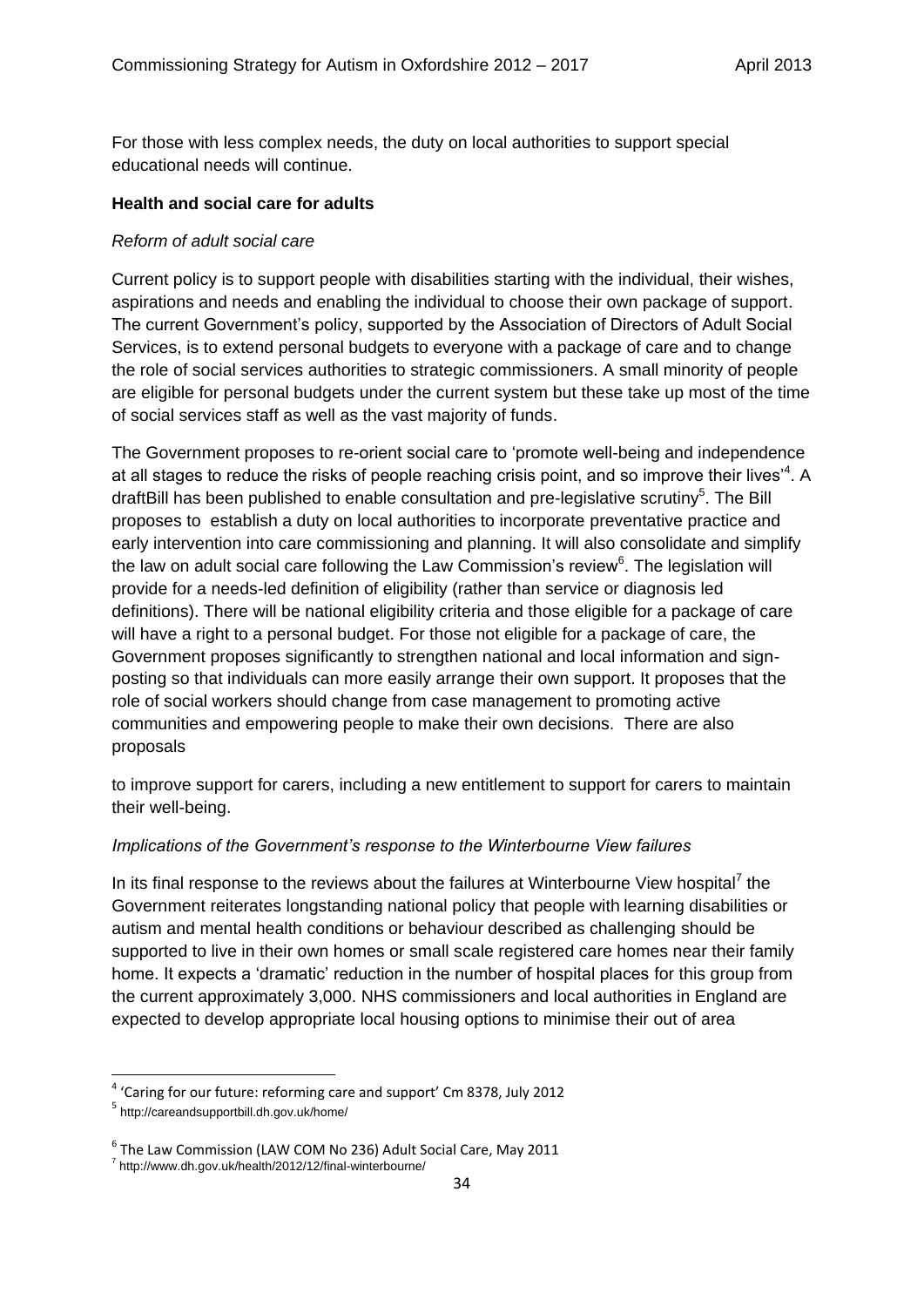placements. Commissioners are also expected to make sure individuals placed out of area are in safe and high quality environments.

## **Autism specific policy and guidance**

## **Children and Young People**

Children and Young People with autism fall within the legislative framework for children and young people with disabilities and with special educational needs. NICE Clinical Guideline 128 advises on evidence-based methods for recognition, referral and diagnosis of autism in children and young people<sup>8</sup>. NICE Guidance on effectiveness of treatments is being developed and will be available later in 2013.

#### **Adults**

The Autism Act 2009, supported by all political parties, states explicitly that people with autism are entitled to the rights, protections and support available to any other person with a disability or long term condition. The Act requires that public authorities and their staff must take into account knowledge about autism spectrum disorders in their professional practice.

The Autism Strategy and Guidance on the Strategy $9$  sets out specific and detailed requirements on local authorities and NHS organisations:

- commissioners must improve their population based assessment of needs and use these assessments in their commissioning plans
- adults with autism must be included in local service planning
- local authorities should ensure that the portfolio of a senior commissioning manager includes adults with autism
- every area should have a clear pathway for diagnosis of autism, a requirement that must involve the NHS
- local NHS bodies should review their diagnosis and assessment services for adults with autism services in preparation for the NICE clinical guideline.

## **National Institute for Health and Clinical Excellence (NICE) Guideline 142**

The main points of the Guideline, published in July 2012 $^{10}$ , are:

 8 NICE Clinical Guideline 128

<sup>&</sup>lt;sup>9</sup> Fulfilling and Rewarding Lives: the strategy for adults with autism in England, DH, 2010 and Implementing Fulfilling and Rewarding Lives, statutory guidance for local authorities and NHS organisations to support implementation of the autism strategy, DH, 2010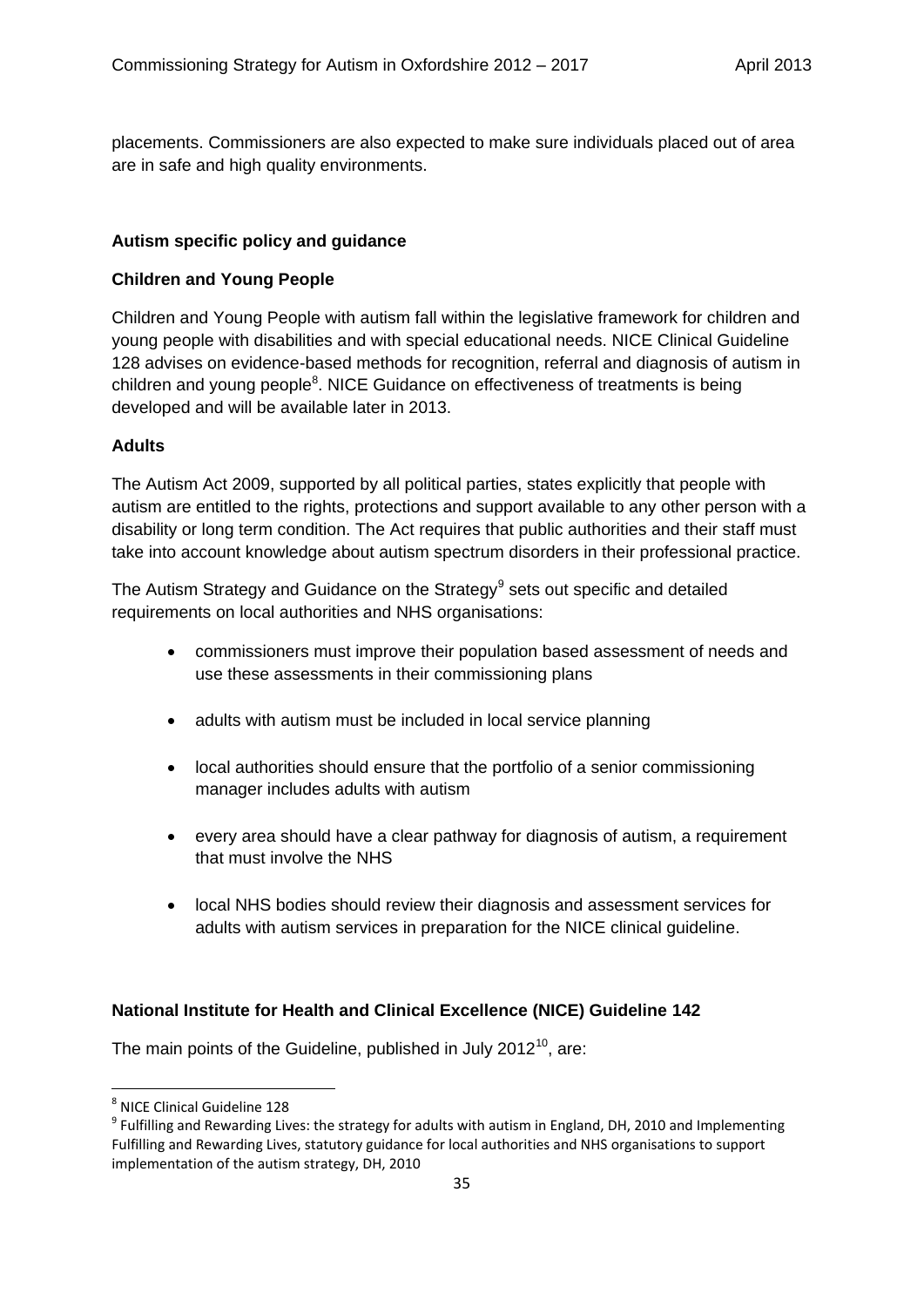- diagnosis is recommended because effective identification may lead to better outcomes and more efficient use of health resources, for example, due to more effective treatment for co-existing conditions and ceasing use of wrong treatments due to misdiagnosis.
- a specialist multi-disciplinary health and social care team is recommended as the most effective way to deliver and coordinate health and social services for people with autism<sup>11</sup> but if services are not organised this way, there should be a single point of referral and access to a range of professional skills $12$
- there should be an autism steering group that should lead improvements including clarifying and making known care pathways.
- the effectiveness of a range of medications is reviewed and none are recommended for autism.
- psychosocial interventions focused on life skills are effective for adults without learning disability.
- for adults with learning disability, structured leisure activity programmes are effective.
- anger management programmes for adults without learning disability and mild to moderate learning disability are effective.

## **Social Care Institute for Excellence (SCIE) Guidance**

The key messages of the SCIE guidance<sup>13</sup> are:

- the need get to know the individual as well as common features of the condition as the variation from individual to individual is wide
- a diagnosis is recommended as it can help shape an improved support package
- if mainstream services are knowledgeable and sensitive, a specialist team is not essential but it needs to be clear which team will take on a person with autism so there is no 'passing the parcel', a major criticism by people with autism and their families
- prevention and early intervention is recommended, to improve well-being and manage risk to a person's independence if services are not provided<sup>14</sup>

**.** 

<sup>&</sup>lt;sup>10</sup> NICE Clinical Guideline 142

<sup>11</sup> Research on the beneficial impact of specialist teams reported in 'Supporting people with autism through adulthood', NAO 2009<br><sup>12</sup> Clinical psychology, nursing, occupational therapy, psychiatry, social work, speech and language therapy, and support staff

for accessing services such as housing, education and employment support, financial advice, and personal and community safety skills <sup>13</sup> 'Improving access to social care for adults with autism', SCIE Guide 43, 2011

<sup>14</sup> <http://www.scie.org.uk/publications/guides/guide33/supportplanning/intervention.asp>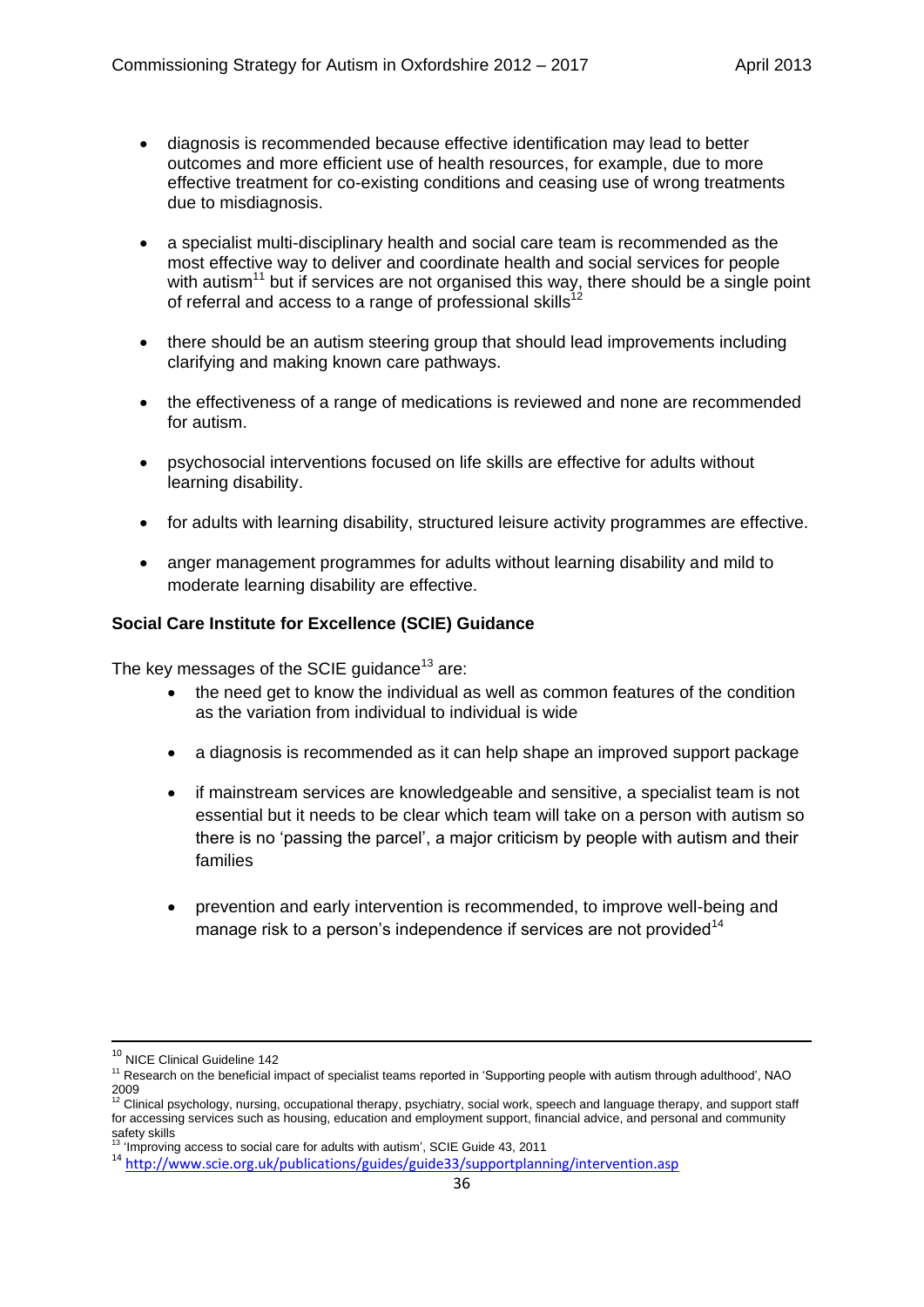#### **Appendix 4**

## **Autism Partnership Board members 2012**

People with autism, carers, individuals with an interest in autism and the following organisations have representatives on the Oxfordshire Autism Partnership Board:

Autism Family Support Project

Autism Oxford

Fitzharrys School

Mabel Prichard School

Oxfordshire Clinical Commissioning Group

Oxfordshire County Council

Oxford Health NHS Foundation Trust

Southern Health NHS Foundation Trust

The Kingwood Trust

The National Autistic Society

University of Oxford

We would like to thank everyone for their contribution to the development of the draft Oxfordshire Autism Joint Commissioning Strategy.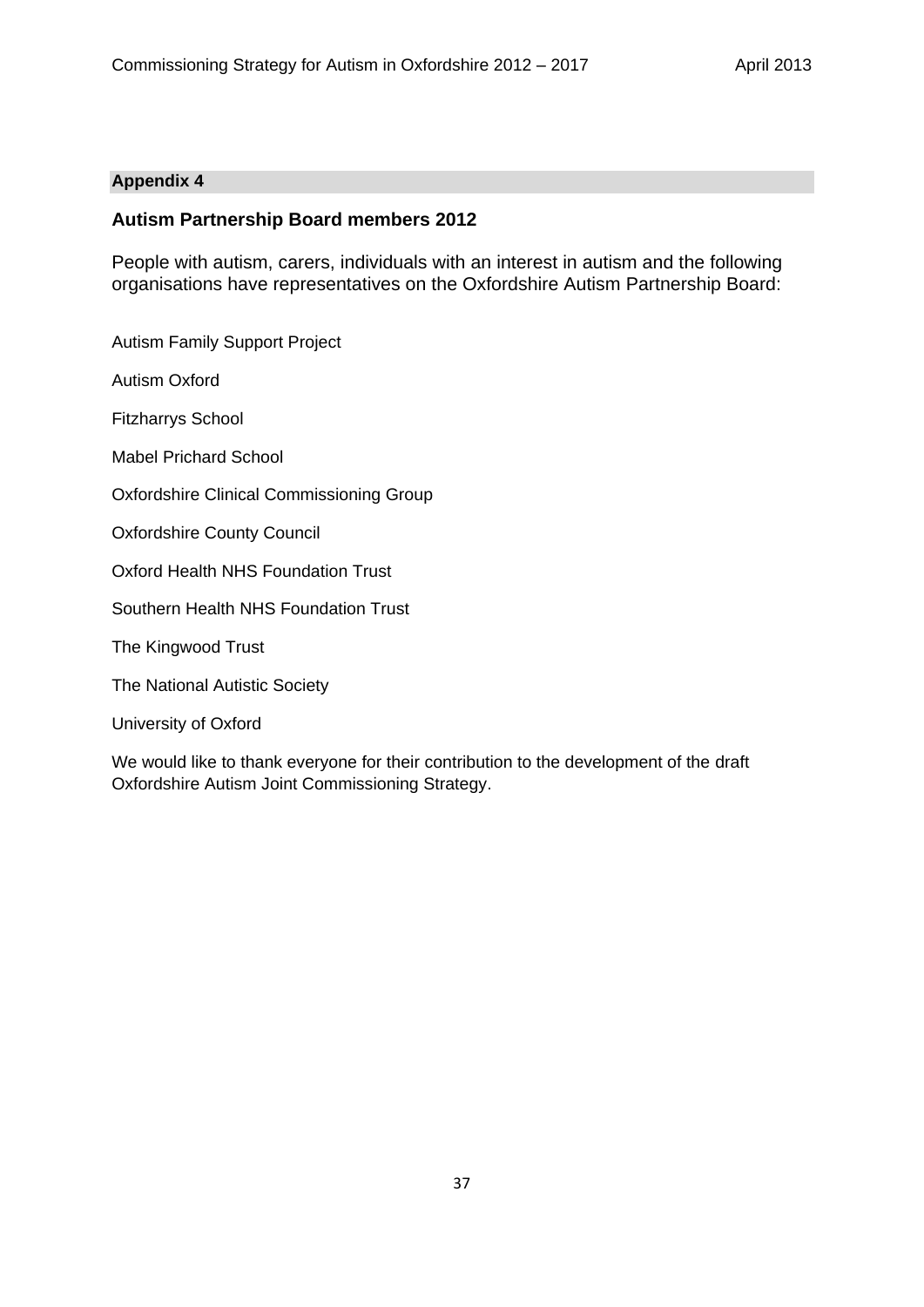**Appendix 5**

**Glossary**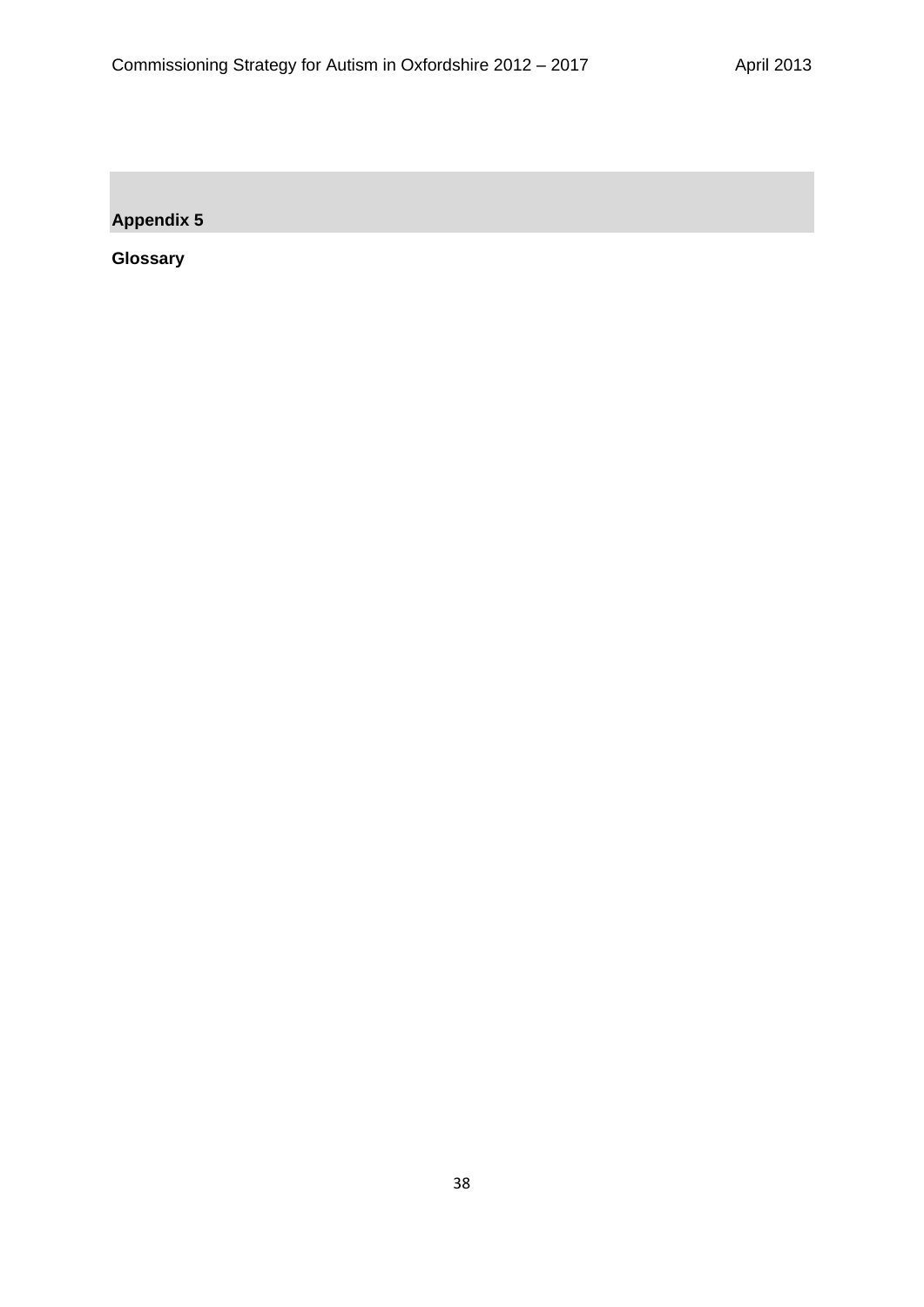#### **References**

- 1. Autism: recognition, referral, diagnosis and management of adults on the autism spectrum, National Institute for Health and Clinical Excellence (NICE) Clinical Guideline 142, 2012
- 2. Autism: recognition, referral and diagnosis of children on the autism spectrum, National Institute for Health and Clinical Excellence (NICE) Clinical Guideline 128, 2011
- 3. Improving access to social care for adults with autism, Social Care Institute for Excellence (SCIE) Guide 43, 2011
- 4. National Autistic Society website, accessed 20 July2012
- 5. Safeguarding adults at risk of harm: a legal guide for practitioners, SCIE, 201
- 6. National Autistic Society research cited in 'Supporting people with autism through adulthood', National Audit Office 2009
- 7. Supporting people with autism through adulthood, National Audit Office, 2009
- 8. Caring for our future: reforming care and support, White Paper Cm 8378, July 2012
- 9. Oxfordshire's Joint Health & Wellbeing Strategy 2012 2016, Final Draft, July 2012
- 10. Invitation To Tender for Adult Assessment Service for Autistic Spectrum Conditions, without a Learning Disability, NHS Oxfordshire, May 2012
- 11. National Autistic Society website, accessed 23 July 2012
- 12. Oxfordshire County Council Special Educational Needs Support Service data for 2011
- 13. Implementing fulfilling and rewarding lives, Statutory Guidance for local authorities and NHS organisations to support implementation of the autism strategy, DH, 2010
- 14. Oxfordshire County Council Special Educational Needs Support Service data for 2012
- 15. Oxfordshire County Council learning disabilities data and SCIE Guide 43 (Ref. 3) which cites research evidence showing the number of people with learning disability who also have autism is in the range 20% to 33%
- 16. Erangey, K., Mellors M., Long. J, Aspergers Syndrome: a needs assessment of people aged 14+ in Oxfordshire Autism Oxford, Oxfordshire County Council, NHS Oxfordshire, 2010
- 17. Chub, M. An Evaluation of Early Bird and Early Bird+ over seven years, Good Autism Practice Journal, British Institute of Learning Disability, May 2012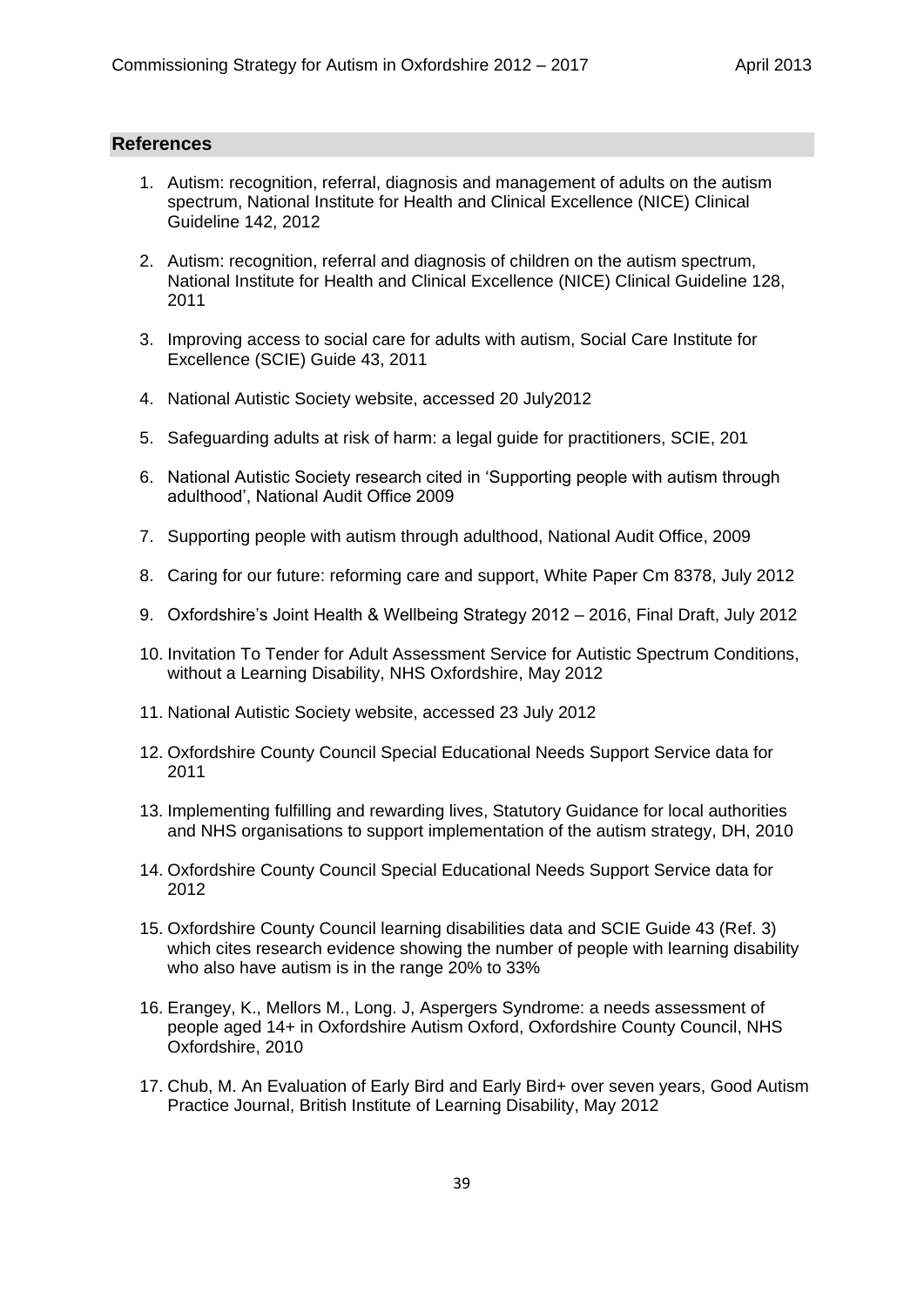- 18. Eligibility for social care services is assessed under a national framework, Fair Access to Care Services, which has four categories of need, 'critical', substantial', 'moderate' and 'low'.
- 19. Oxfordshire Autism Alert Card Scheme Report 2011/12, Autism Oxford 2012
- 20. The Oxfordshire Early Years Autism Project is adapted from the Social Communication, Emotional Regulation, Transitional Support (SCERTS) programme developed for LB Barnet
- 21. Flynn, M., Citerella, V. Winterboune View Hospital: a Serious Case Review, South Gloucestershire Adult Safeguarding Board, July 2012
- 22. Oxfordshire Joint County Carers Strategy 2013 2017, Consultation Draft, December 2012.
- 23. Parents' Focus Group, Oxfordshire County Council, 20??
- 24. Needs Analysis, Oxfordshire Children & Young People's Plan 2010 13, Oxfordshire Children & Young People's Trust, 2010
- 25. Jordan, R. Oxfordshire 14 25 provision for young people with autism, 2010
- 26. Brand, A. Living in the Community: housing design for adults with autism, Helen Hamlyn Centre, Royal College of Art, 2010
- 27. Parent Carer Sounding Board for parents and carers of children and young people with Asperger's syndrome and autism spectrum conditions, September 2010
- 28. Public Engagement Report on the Joint Mental Health Strategy 2012-15, Oxfordshire County Council, NHS Buckinghamshire and Oxfordshire Cluster, 2011
- 29. A Joint Physical Disabilities Strategy for Oxfordshire, a draft for consultation, Oxfordshire Clinical Commissioning Group, Oxfordshire County Council, NHS Buckinghamshire and Oxfordshire Cluster, 2012
- 30. The Big Plan, making a difference for adults with learning difficulties 2012 15, Oxfordshire County Council and NHS Oxfordshire, 2012
- 31. Oxfordshire County Council agreed to reduce its spending 2011 15 by £119m, Oxfordshire County Council website accessed July 2012
- 32. Autism Training Needs, An Oxfordshire Report, Autism Oxford and the National Autistic Society, June 2012
- 33. American Psychiatric Association Diagnostic & Statistical manual of Mental Disorder (DSM 5 due May 2013) and WHO International Classification of Diseases (ICD 11 due 2015). ICD10 currently used predominantly by UK doctors